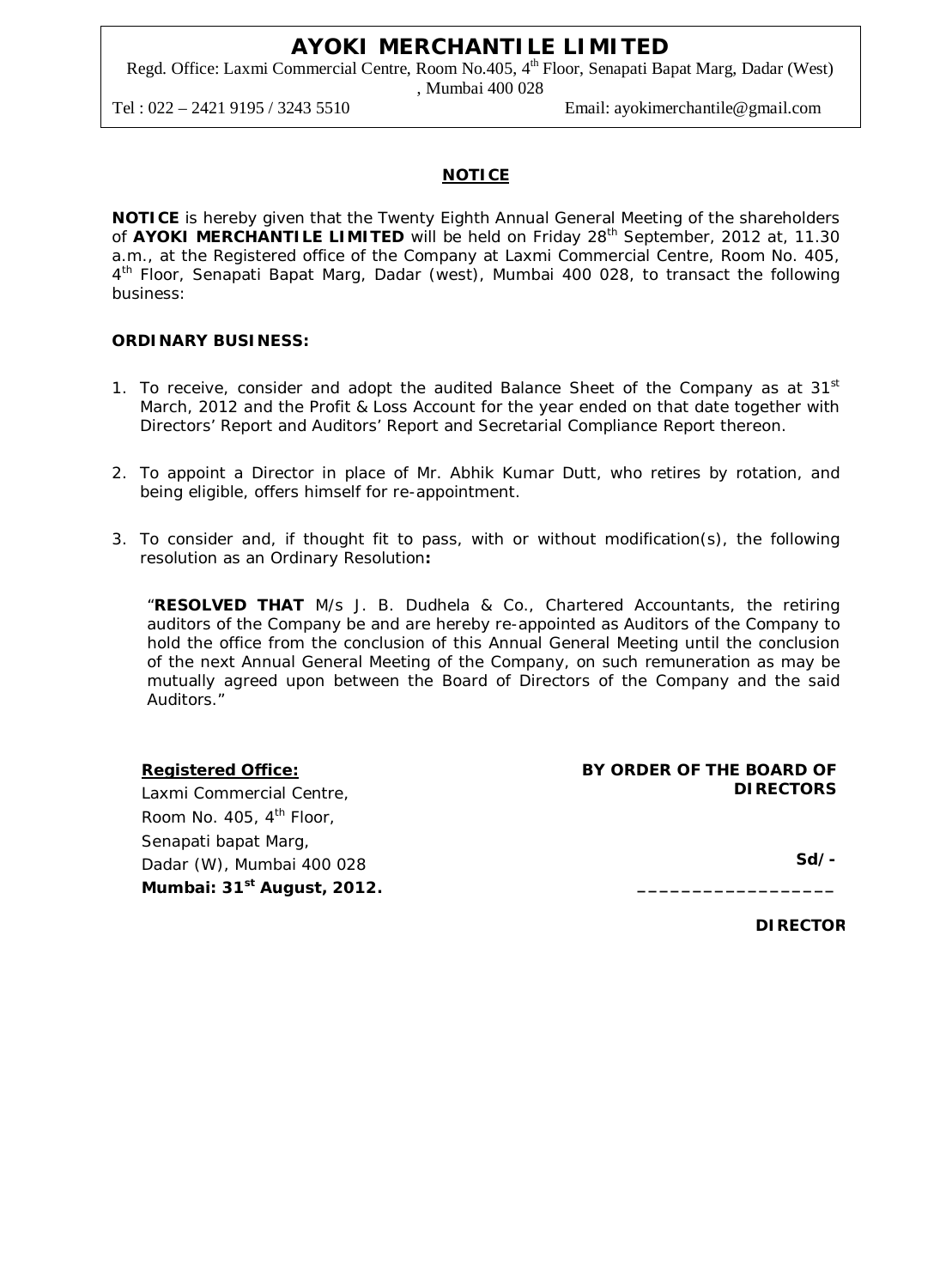Regd. Office: Laxmi Commercial Centre, Room No.405, 4<sup>th</sup> Floor, Senapati Bapat Marg, Dadar (West) , Mumbai 400 028

Tel : 022 – 2421 9195 / 3243 5510 Email: ayokimerchantile@gmail.com

# **N O T E S:**

- 1. THE MEMBER ENTITLED TO ATTEND AND VOTE IS ENTITLED TO APPOINT A PROXY TO ATTEND AND VOTE INSTEAD OF HIMSELF. THE PROXY NEED NOT BE A MEMBER OF THE COMPANY. THE PROXIES, IN ORDER TO BE EFFECTIVE, MUST BE RECEIVED BY THE COMPANY NOT LESS THAN 48 HOURS BEFORE THE MEETING. A BLANK PROXY FORM IS ENCLOSED.
- 2. Members are requested to intimate the change in their registered address, if any, to the Company's registered office.
- 3. Members desiring any information at the Annual General Meeting of the Company are requested to write to the Company at least 10 days in advance so as to enable the Company to keep the information ready.
- 4. The Register of member and share transfer books of the company will remain closed from Saturday, 22<sup>nd</sup> September 2012 to Friday, 28<sup>th</sup> September, 2012 (both days inclusive).
- 5. Members who hold shares in dematerialized form are requested to write their Client-ID and DP-ID numbers and those who hold shares in physical form are requested to write their folio number in the attendance slip for attending the meeting.
- 6. Members seeking any information with regards to the proposed resolution are requested to write to the Company at least one week in advance so as to enable the management to keep the information ready.

# **Registered Office:** Laxmi Commercial Centre,

Room No. 405,  $4<sup>th</sup>$  Floor, Senapati Bapat Marg, Dadar (W), Mumbai 400 028 **Mumbai: 31 st August, 2012.**

# **BY ORDER OF THE BOARD OF DIRECTORS**

**\_\_\_\_\_\_\_\_\_\_\_\_\_\_\_\_\_\_**

**Sd/-**

**Director**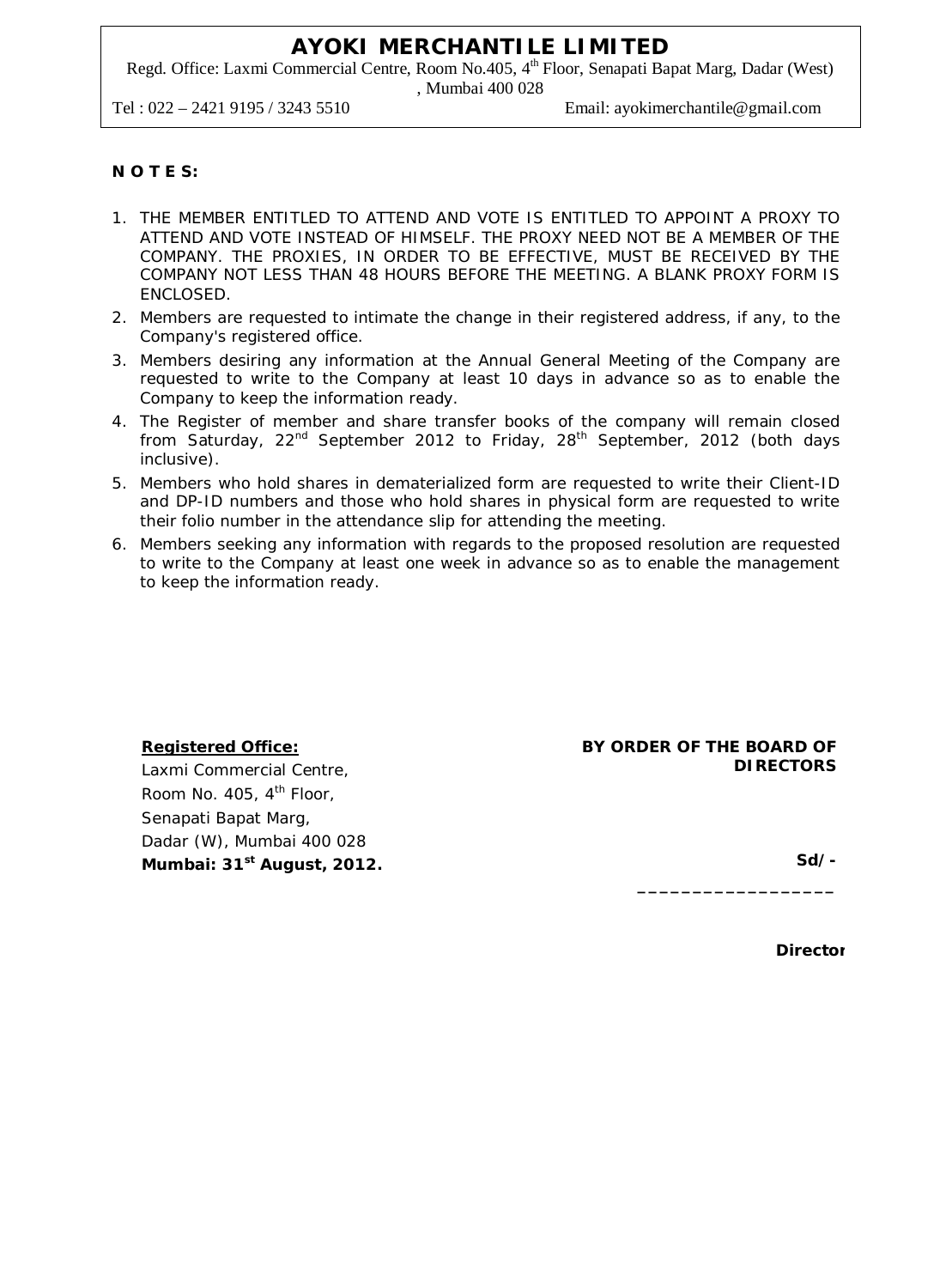Regd. Office: Laxmi Commercial Centre, Room No.405, 4<sup>th</sup> Floor, Senapati Bapat Marg, Dadar (West) , Mumbai 400 028

Tel : 022 – 2421 9195 / 3243 5510 Email: ayokimerchantile@gmail.com

# **DIRECTORS' REPORT**

#### To, The Members of **Ayoki Merchantile Limited**

Your Directors have pleasure in presenting the Twenty Eighth Annual Report together with the audited accounts of the Company for the financial year on **31st March, 2012.**

# **FINANCIAL PERFORMANCE:**

|                       |           | (Rs. in Lacs) |
|-----------------------|-----------|---------------|
| <b>PARTICULARS</b>    | 2011-2012 | 2010-2011     |
| Gross income          | 1 79      | 3.11          |
| Net profit before tax | (1.73)    | 3.94          |
| Provision for tax     | NIL       |               |
| Net profit after tax  |           | 3.95          |

# **REVIEW OF OPERATIONS:**

During the year under review, the total income of the company is Rs. 1.79 Lacs as compared to previous year income of Rs.3.11 Lacs and the company has incurred a net loss of Rs. 1.73 Lacs compared to the Loss of the previous year of Rs. 3.95 Lacs.

# **DIVIDEND:**

Your Board of Directors has not recommended any dividend for this year.

# **DEPOSITS**

Your Company has not accepted or renewed any fixed deposits from the public during the financial year ended 31st March, 2012. There were no unclaimed or unpaid deposits as on 31st March, 2012.

# **DIRECTORS:**

Mr. Suhas Gawali, resigned from the directorship of the Company w.e.f. 7<sup>th</sup> February, 2012.

Mr. Abhik Kumar Dutt, retires by rotation at the ensuing annual general meeting and being eligible, offers himself for re-appointment.

# **AUDITORS:**

M/s. J. B. DUDHELA & CO., Chartered Accountants, auditors of the company retires at the conclusion of ensuing Annual General Meeting and offer themselves for re-appointment. A Certificate from the Auditors has been received to the effect that their re-appointment, if made, would be within the limits prescribed under Section 224(1B) of the Companies Act, 1956.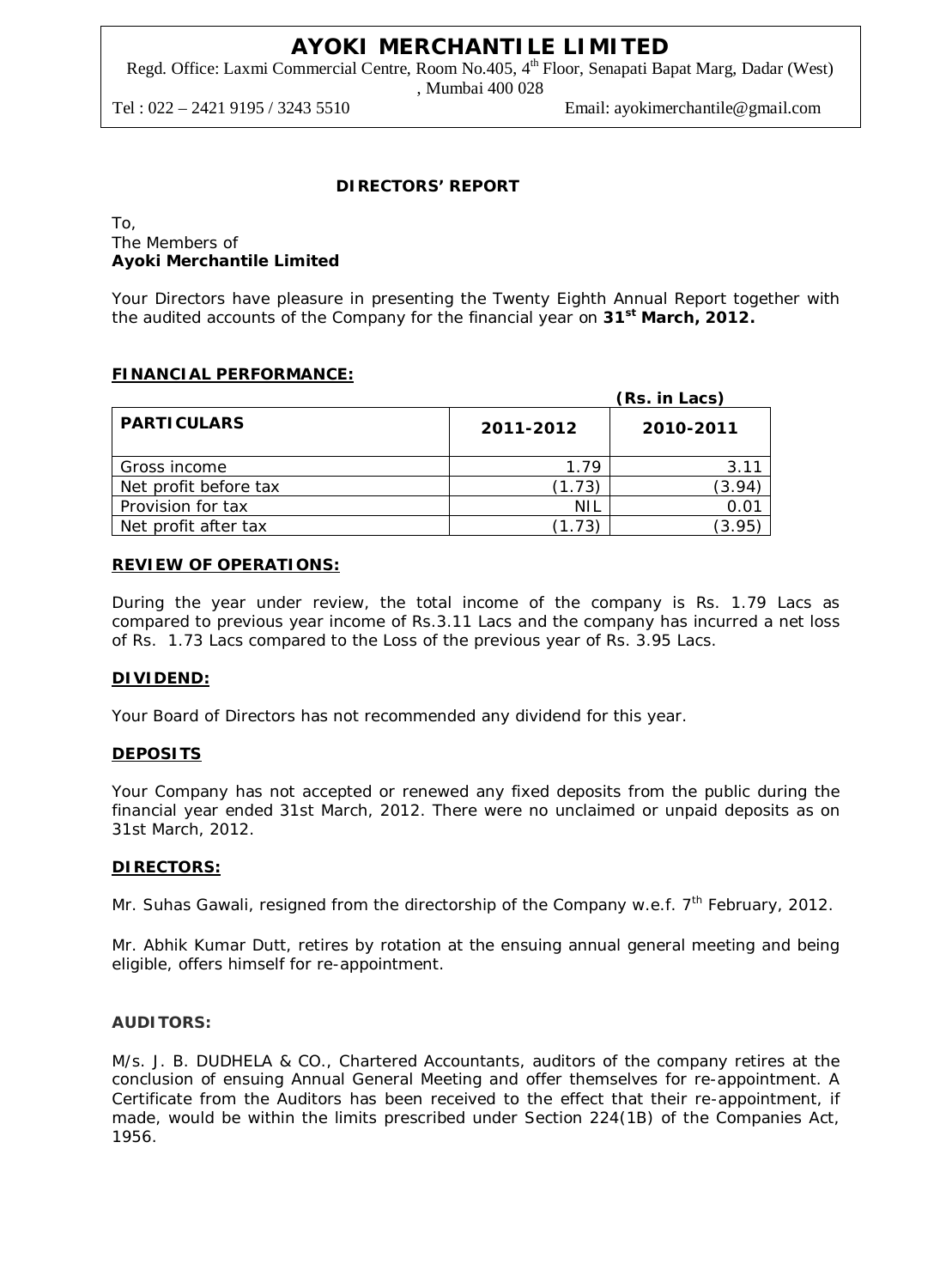Regd. Office: Laxmi Commercial Centre, Room No.405, 4<sup>th</sup> Floor, Senapati Bapat Marg, Dadar (West) , Mumbai 400 028

Tel : 022 – 2421 9195 / 3243 5510 Email: ayokimerchantile@gmail.com

# **SECRETARIAL COMPLIANCE CERTIFICATE :**

Pursuant to the provisions of Section 383A of the Companies Act, 1956 the necessary Secretarial Compliance Certificate is attached herewith.

# **DIRECTORS' RESPONSIBILITY STATEMENT UNDER SECTION 217(2AA) OF THE COMPANIES ACT, 1956:**

Pursuant to the provisions contained in sub-section (2AA) of Section 217 of the Companies Act, 1956, your directors state –

a) that in the preparation of the annual accounts, the applicable accounting standards had been followed along with proper explanations relating to material departures;

b) that the directors had selected such accounting policies and applied them consistently and made judgments and estimates that are reasonable and prudent so as to give a true and fair view of the state of affairs of the Company at the end of the financial year and of the profit or loss of the Company for that period;

c) that the directors had taken proper and sufficient care for the maintenance of adequate accounting records in accordance with the provisions of the said Act for safeguarding the assets of the Company and for preventing and detecting fraud and other irregularities; and

d) that the directors had prepared the annual accounts, on a going concern basis.

# **PARTICULARS OF CONSERVATION OF ENERGY, TECHNOLOGY ABSORPTION, FOREIGN EXCHANGE EARNINGS AND OUTGO:**

The Company did not have any activity related to conservation of energy, technology absorption. There was neither Foreign Exchange Earning nor Foreign Exchange outgo during the year under review.

# **PARTICULARS OF EMPLOYEES UNDER SECTION 217(2A) OF THE COMPANIES ACT, 1956:**

There was no employee drawing the remuneration of or over the limit as prescribed under the Section 217(2A) of the Companies Act, 1956, read with the Companies (Particulars of Employees) Rules, 1975, as amended to date. Hence, the statement of particulars of employees as prescribed under that section is not annexed herewith.

**For and on Behalf of the Board of Directors**

 **Sd/- Sd/- Director Director** 

**Place: Mumbai Date: 31 st August, 2012**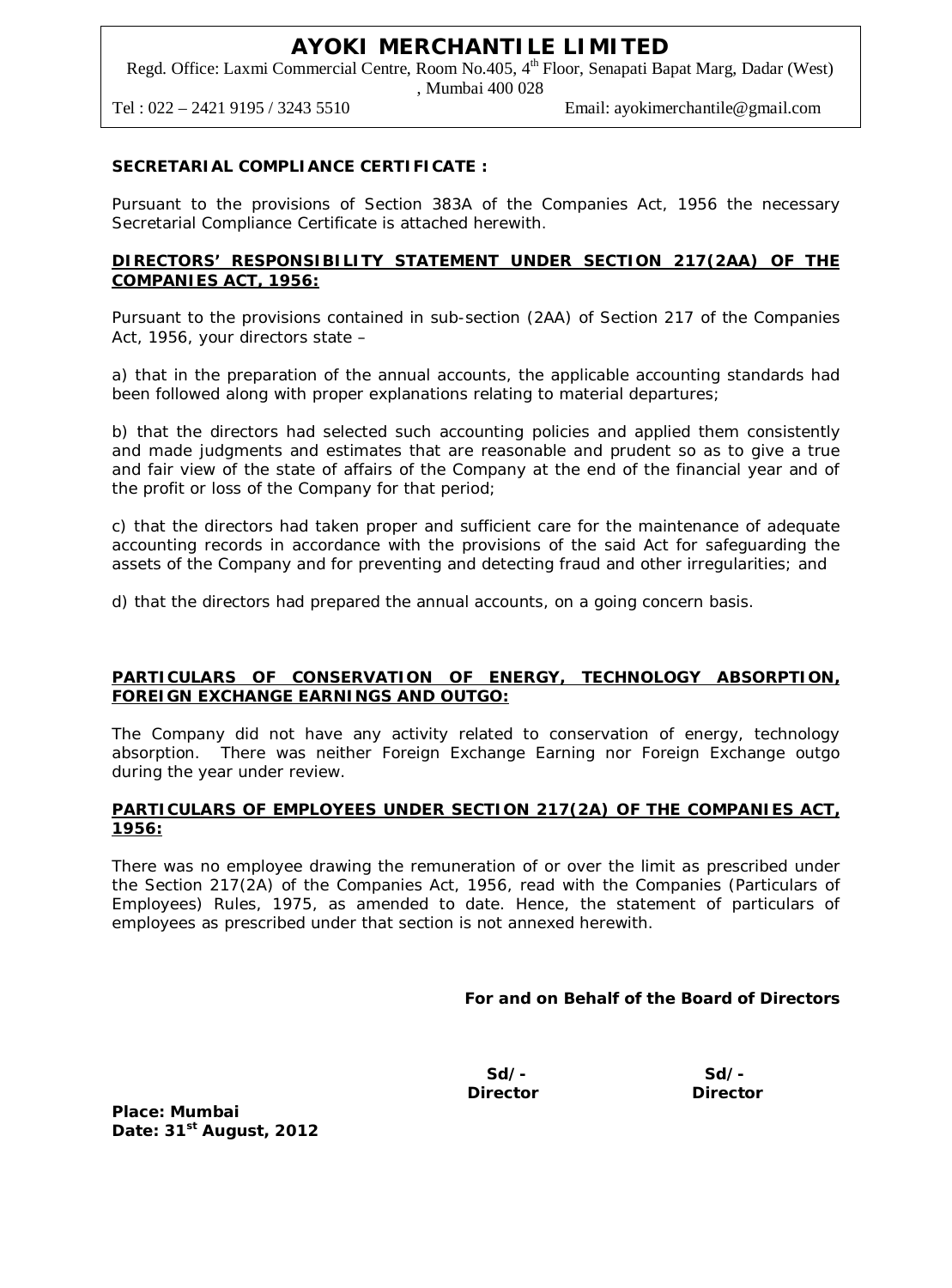# **J. B. DUDHELA****J . B . Dudhela & Co.** B. Com.,F.C.A **CHARTERED ACCOUNTANTS**

Room No.1, Bldg.No.1, Sindhi Colony, Ram Nagar, Near Kora Kendra, Borivali West. Mumbai 400092. TEL: (O): 28082624 / (R): 28955591 , (M) 9820123371. EMAIL ID: cajbdudhela@gmail.com

# **AUDITORS' REPORT**

# To, The Members of AYOKI MERCHANTILE LTD

- 1. We have audited the attached Balance Sheet of M/s. AYOKI MERCHANTILE LTD ("the Company") as at 31st March, 2012, Statement of Profit & Loss account and Cash Flow statement of the company for the year ended on that date annexed thereto. These financial statements are the responsibility of the Company's management. Our responsibility is to express an opinion on these financial statements based on our Audit.
- 2. We conducted our audit in accordance with the auditing standards generally accepted in India. These standards require that we plan and perform the audit to obtain reasonable assurance about whether the financial statements are free of materials misstatement. An audit includes examining, on a test basis, evidence supporting the amounts and disclosure in the financial statements. An audit also includes assessing the accounting principles used and significant estimate made by Management, as well as evaluating the overall financial statement presentation. We believe that our audit provides a reasonable basis for our opinion.
- 3. As required by the Companies (Auditor's Report) Order,2003 as amended by the Companies (Auditor's Report) (Amendment)Order, 2004 issued by the Central Government of India in terms of section 227(4A) of the Companies Act 1956 ("the Act"),and on the basis of such checks of the books and records of the Company, as we considered appropriate and according to the information and explanations given to us during the course of our audit. We give in the Annexure a statement on the matters specified in paragraph 4 & 5 of the said Order.
- 4. Further to our comments in the Annexure referred to in paragraph 3 in above, we report that:
- a) We have obtained all the information and explanations which to the best of our knowledge and belief were necessary for the purpose of our audit.
- b) In our opinion, proper books of account as required by law have been kept by the company ,so far as appear from our examinations of those books
- c) The Balance Sheet, Statement of Profit and Loss account dealt with by this report are in agreements with the books of account.
- d) In our opinion the Statement of Profit and Loss account and Balance Sheet comply with the accounting standards referred to in sub section (3c) of section 211 of the Companies Act, 1956.
- e) On the basis of written representations received by the company from the Directors, taken on record b y the Board of Directors, we report that none of the Directors are disqualified as on 31st March, 2012, from being appointed as a Director  $u/s$  274 (1) (g) of the Companies Act, 1956.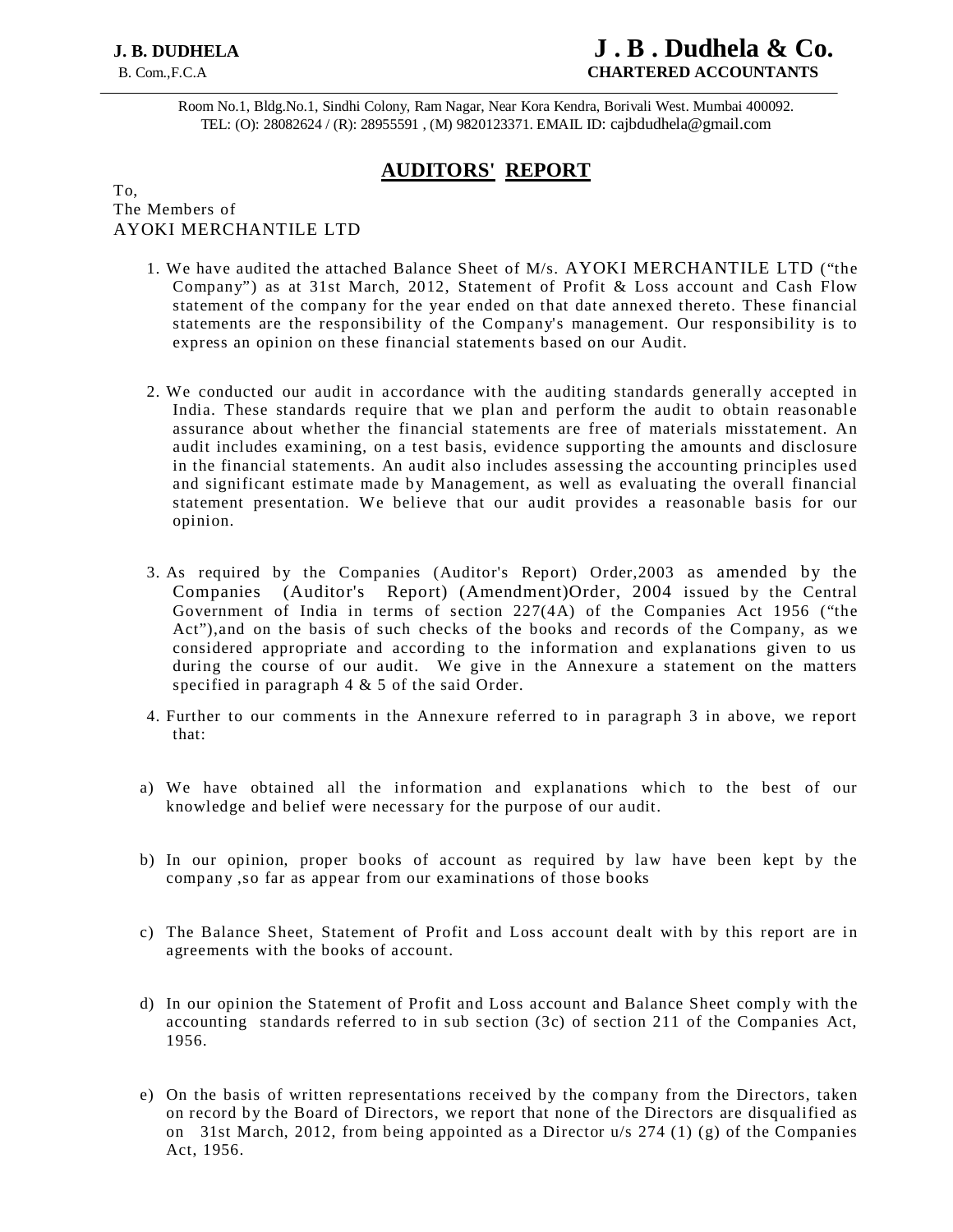Room No.1, Bldg.No.1, Sindhi Colony, Ram Nagar, Near Kora Kendra, Borivali West. Mumbai 400092. TEL: (O): 28082624 / (R): 28955591 , (M) 9820123371. EMAIL ID: cajbdudhela@gmail.com

- f) In our opinion and to the best of our information and according to the explanations given to us, the said accounts read together with the other notes thereon, give the information required by the Companies Act, 1956, in the manner so required and , give a true and fair view in confirmity with the accounting principles generally accepted in India :
	- (i) in the case of Balances Sheet, of the state of affairs as at 31st March, 2012.
	- (ii) in the case of statement of profit and Loss account, of the loss of the company for the year ended on that date
	- (iii) in the case of Cash Flow statement, of the cash flow for the year ended on that date.

 For J. B. DUDHELA & CO Chartered Accountants FRN : 102777W

 $Sd/-$ 

Mem. No.0 35354

Place : Mumbai ( J. B . Dudhela ) Date : 31/08/2012 Proprietor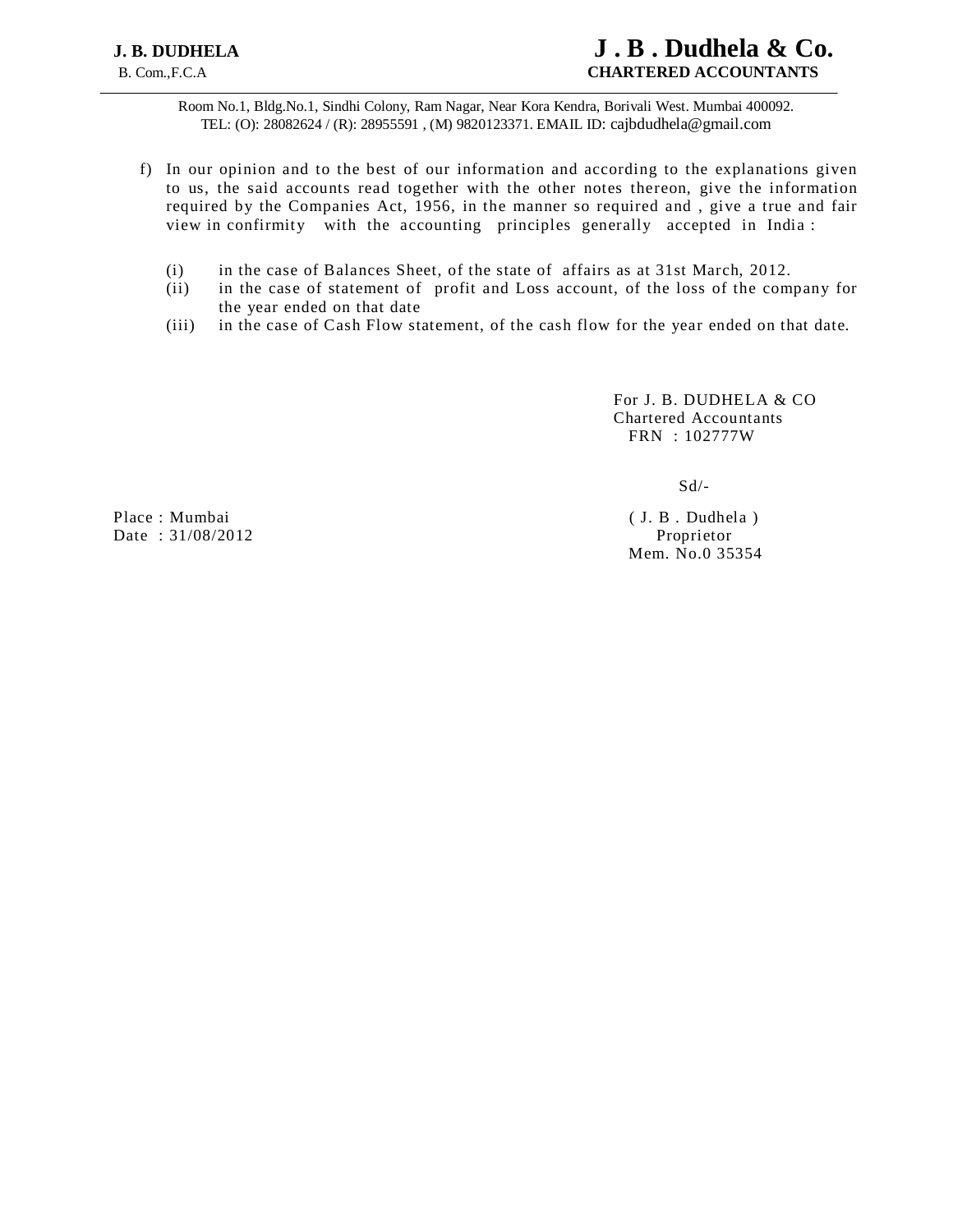Room No.1, Bldg.No.1, Sindhi Colony, Ram Nagar, Near Kora Kendra, Borivali West. Mumbai 400092. TEL: (O): 28082624 / (R): 28955591 , (M) 9820123371. EMAIL ID: cajbdudhela@gmail.com

# **ANNEXURE TO THE AUDITOR'S REPORT**

Referred to in paragraph 3 of the Auditor's Report of even date to the members of **AYOKI MERCHANTILE LTD** on the Financial statements for the year ended March 31, 2012.

- 1. The Company is not having any fixed assets, hence maintaining of proper records showing full particulars including quantitative details and situation of Fixed Assets and Clause (b) and (c) are not applicable to the company.
- 2. The company does not have any inventory and consequently the clause 4(ii) (a) to (c) of the order is not applicable to the company.
- 3. According to the information and explanations given to us, the Company has neither granted nor taken any loans, secured or unsecured, to/from Companies, firms or other parties covered in the register maintained U/s 301 of the Companies Act, 1956. Accordingly clause  $(iii)(a),(b),(c),(d),(e),(f)$  and  $(g)$  of the order are not applicable. Advances received/paid in temporary Debit/Credit balances with related parties are not considered to be borrowing/lending.
- 4. In our opinion and according to the information and explanation given to us, there are adequate internal control procedures commensurate with the size of the Company and the nature of its business with regard to purchase of fixed assets and for sale of goods and services. During the course of Audit, we have not observed any major weaknesses in internal controls.
- 5. (a) On the basis of the Audit procedures performed by us, and according to the information, explanations and representation given to us, we are of the opinion that the particulars of contracts or arrangements in which directors were interested as contemplated under section 297 and sub-section (6) of section 299 of the Companies Act, 1956 and which were required to be entered in the register maintained under section 301 of the said Act have been so entered.

(b) In our opinion and according to the information, explanations and representation given to us, transactions made in pursuance of contracts or arrangements entered into the register maintained u/s 301 of the Companies Act, 1956 and exceeding the value of Rupees Five Lacs in respect of any party during the year have been made at prices which are reasonable having regard to the market prices prevailing at that time.

- 6. In our opinion and according to the information and explanations given to us, the Company has not accepted any deposits from the public within the meaning of Section 58A and 58AA of the Act and rules framed there under.
- 7. In our opinion, Clause (vii) of the order relating to an internal audit system is not applicable to the company during the year under audit.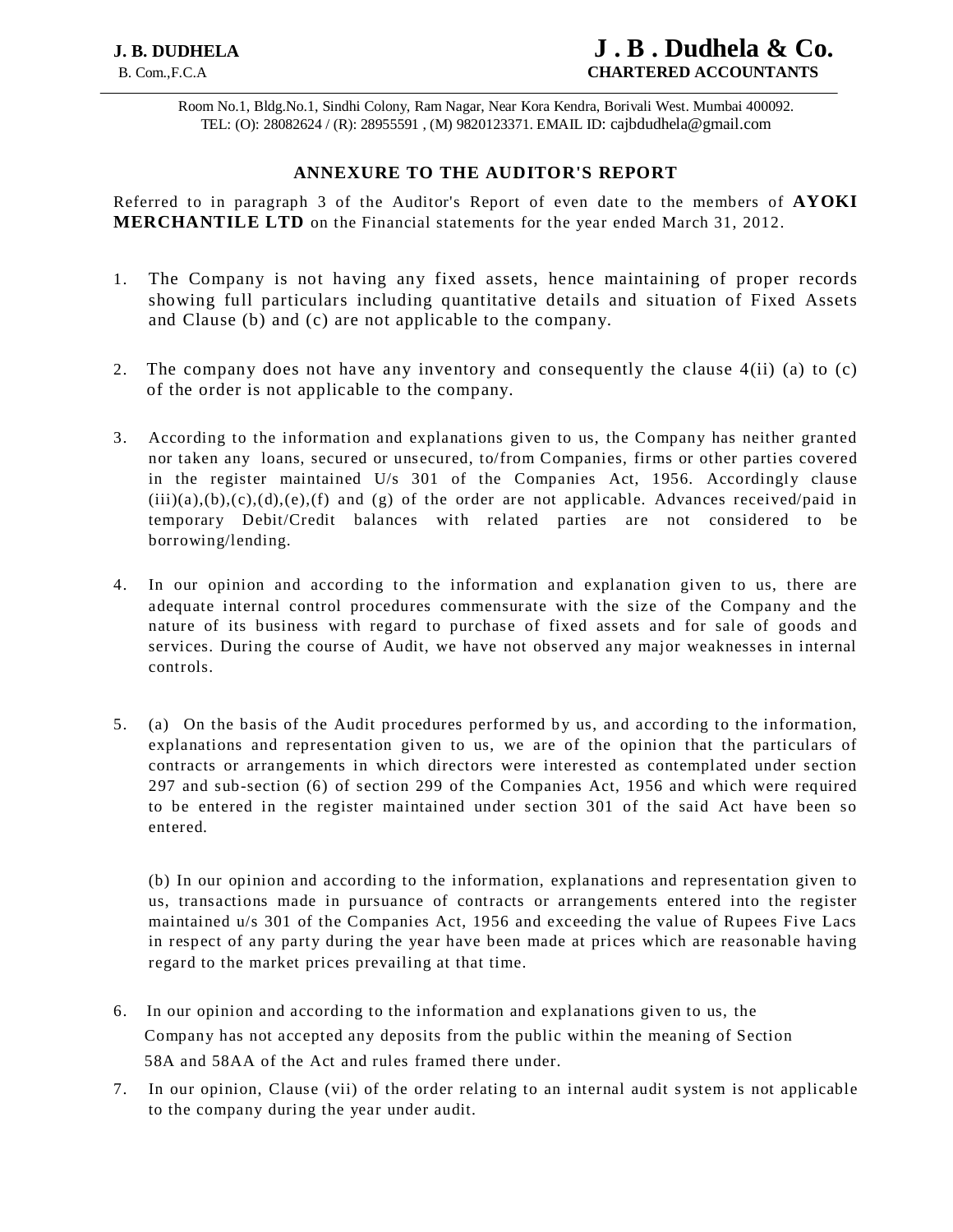Room No.1, Bldg.No.1, Sindhi Colony, Ram Nagar, Near Kora Kendra, Borivali West. Mumbai 400092. TEL: (O): 28082624 / (R): 28955591 , (M) 9820123371. EMAIL ID: cajbdudhela@gmail.com

- 8. As informed to us, the maintenance of cost records has not been prescribed by the Central Government u/s 209(1) (d) of the Companies Act, 1956.
- 9. (a) According to the information and explanations given to us and the records of the Company examined by us, the Company is generally regular in depositing with appropriate authorities undisputed statutory dues including Provident Fund, Investor Education and Protection Fund, Employees' State Insurance, Income Tax, Wealth Tax, Service Tax, Sales Tax, Customs duty, Excise duty, Cess and other statutory dues applicable to it.

(b) According to the information and explanations given to us, there are no undisputed amounts payable in respect of Income Tax, Sales Tax, Wealth Tax, Service Tax, Customs duty, Excise duty and Cess outstanding as at the  $31<sup>st</sup>$  March, 2012, for a period more than six months from the date they became payable.

- 10. The Company has no accumulated losses as at  $31<sup>st</sup> March,2012$ . However the company has incurred cash losses during the year under report and also in the immediately preceding financial year.
- 11. The Company has not defaulted in repayments of dues to banks and financial institutions during the year.
- 12. The Company has not granted any loans and advances on the basis of security by way of pledge of shares, debentures and other securities.
- 13. The Company is not a chit fund or nidhi/mutual benefit fund/society.
- 14. In our opinion, the company is not dealing in & trading in shares, securities, debentures of listed companies. Accordingly provisions of Clause (xiv) of the order are not applicable to the company.
- 15. In our opinion and according to the information and explanations given to us, the company has not given any guarantee for loans taken by others from banks or financial institutions during the year.
- 16. The Company has not obtained any term loan during the year.
- 17. According to the information and explanations given to us and an overall examination of the balance sheet of the company, we report that no funds raised on short-term basis have been used for long term investments.
- 18. The company has not made any preferential allotment of shares to parties and companies covered in the register maintained under section 301 during the year.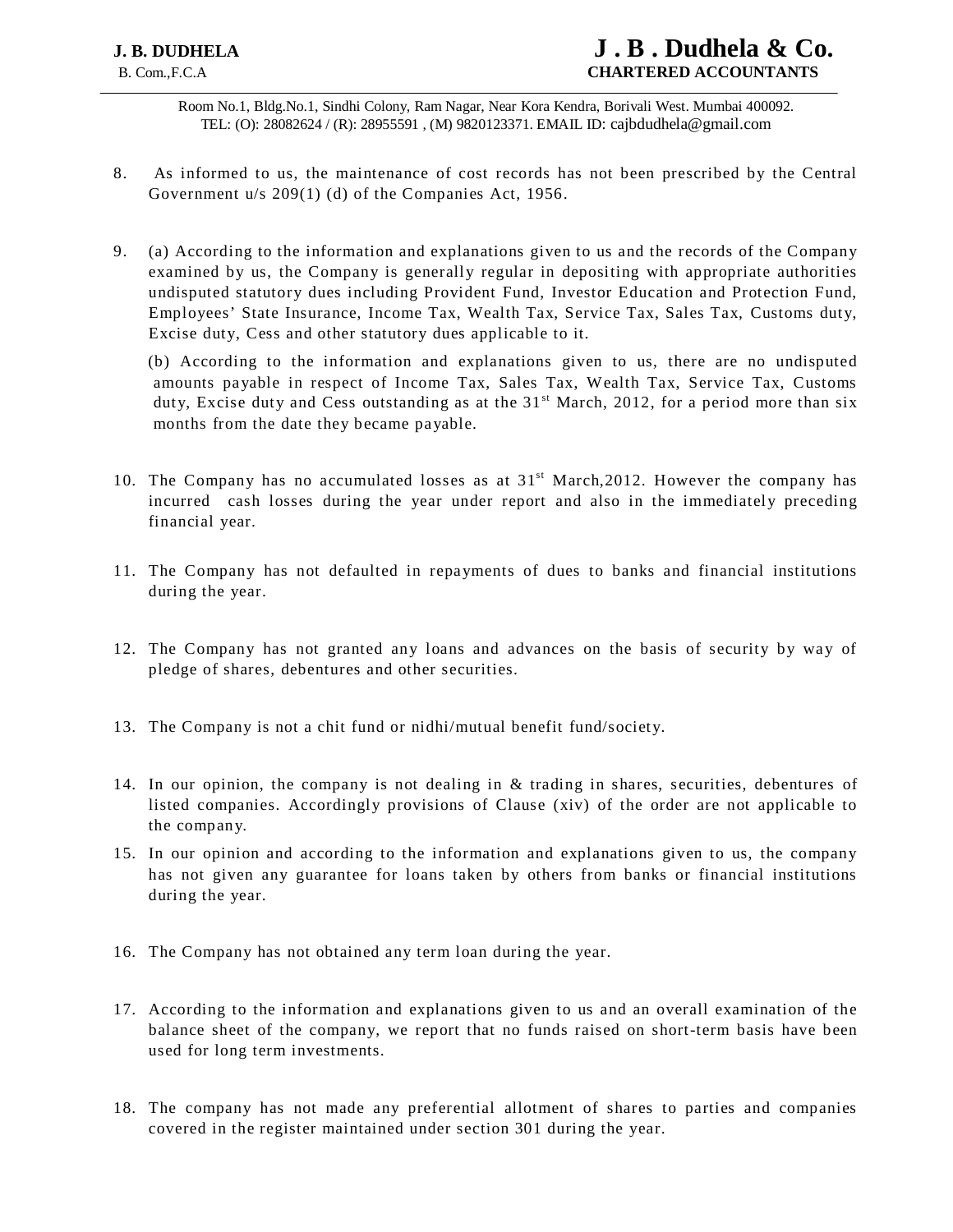# **J. B. DUDHELA****J . B . Dudhela & Co.** B. Com.,F.C.A **CHARTERED ACCOUNTANTS**

Room No.1, Bldg.No.1, Sindhi Colony, Ram Nagar, Near Kora Kendra, Borivali West. Mumbai 400092. TEL: (O): 28082624 / (R): 28955591 , (M) 9820123371. EMAIL ID: cajbdudhela@gmail.com

- 19. The company has not issued any debentures during the year.
- 20. The company has not raised money by public issue during the year.
- 21. According to the information and explanations given to us and to the best of our knowledge and belief, no fraud on or by the company, has been noticed or reported by the company during the year, nor have we been informed of such case by the management.

For **J. B. DUDHELA & CO.** Chartered Accountants **FRN. No.102777W**

 $S d$ 

 **J. B. DUDHELA Proprietor Membership no. 035354**

Place: Mumbai Date :31/08/2012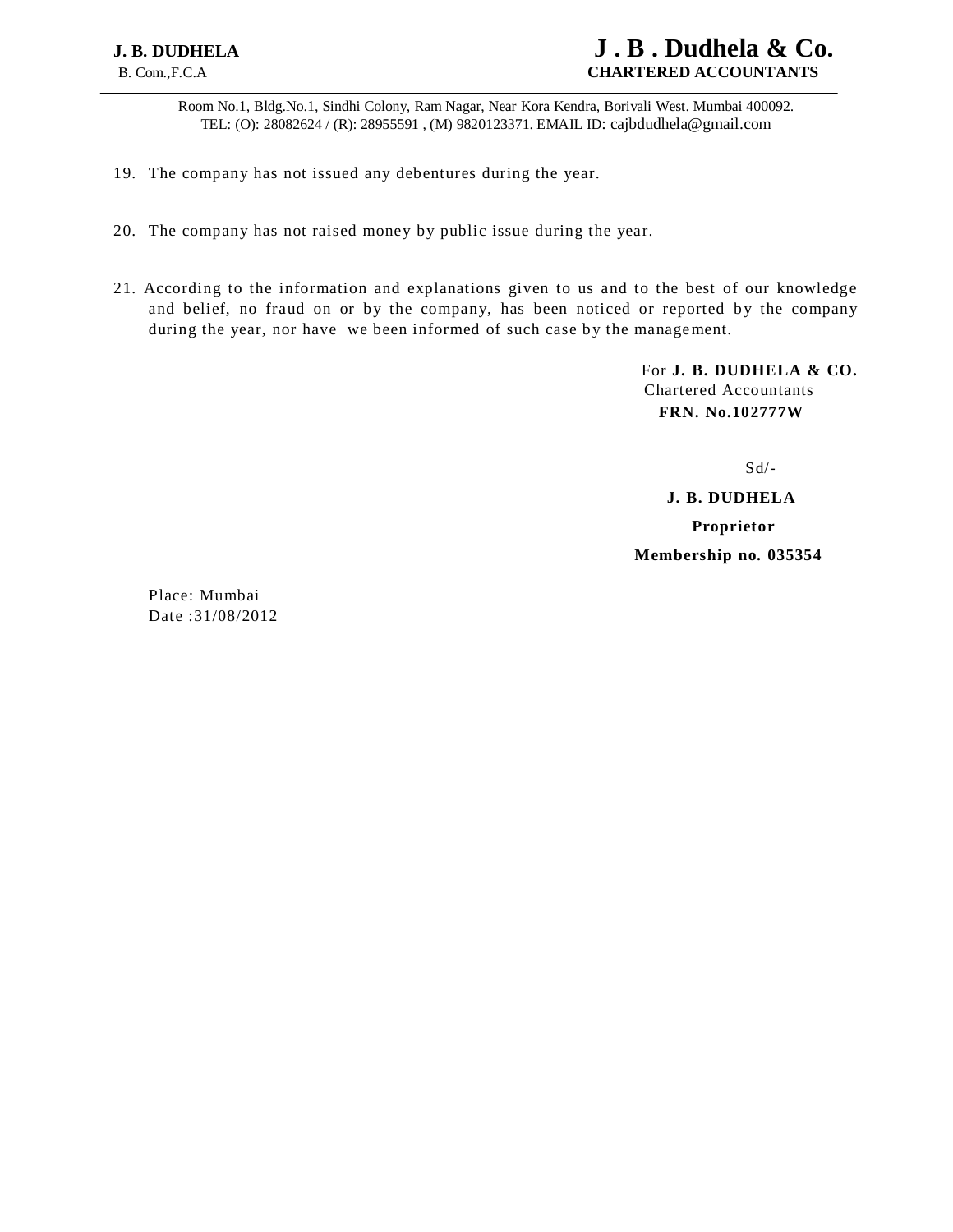# *R..N.GUPTA & Co.*

*COMPANY SECRETARY IN PRACTISE*

**R.N.GUPTA.** *Tel. 022 2854 6958 M.A,. B.Com,LL.B.,FCS Mobile: 99691 01987*

 **E.mail:rngupta31@yahoo.co.in**

# **B/301,Gulmohar, Poonam Complex, Asha Nagar, Kandivali (E), Mumbai-400 101**

# **CIN No. L17120MH1985PLC034972**

Auth. Capital: Rs: 7,50,00,000.00 Paid Up Capital: Rs: 24,50,000.00 Financial year- 2011-12

# **Compliance Certificate**

(Vide Proviso to Section 383 A (1) of the Companies Act 1956)

To The Members, M/S AYOKI MERCHANTILE LIMITED 3, Dedhia House , Parsi Colony, Dadar- East Mumbai –400 014

We have examined the registers, records, books and papers of M /S AYOKI MERCHANTILE LIMITED. (The Company) as required to be maintained under the Companies Act,1956,(the Act) and the rules made there under and also the provisions contained in the Memorandum and Articles of Association of the Company for the financial year ended 31-03-2012. In my opinion and to the best of my information and according to the examination carried out by me and to the explanations furnished to me by the company, its officers and agents, I certify that in respect of the aforesaid financial year.

- 1. The company has kept and maintained all registers as stated in Annexure "A" to this certificate as per the provisions and the rules made there under and all entries therein have been duly recorded.
- 2. The company has filed the forms and returns as stated in Annexure "B" to this certificate with the registrar of Companies, Regional Director, Central Government, Company Law Board or other authorities as applicable and paid additional fee on the same.
- 3. The company is a public limited company has the minimum prescribed paid-up capital.
- 4. The Board of Directors duly met 6 times on 05-04-2011, 11-05-2011, 20-05-2011, 30-07-2011, 14-11-2011, 30-01-2012 and 07-02-2012 respectively and in respect of these meetings proper notices were given and the proceedings were properly recorded and signed including the circular resolutions passed, in the Minutes Book maintained for the purpose.
- 5. The company has closed its Register of Members/ or Debenture holders during the financial year.
- 6. The Annual General Meeting for the financial year ended on 31-03-2011 was held on 27-08-2011 after giving due notice to the members of the company and the resolutions passed thereat were duly recorded in the Minutes Book maintained for the purpose.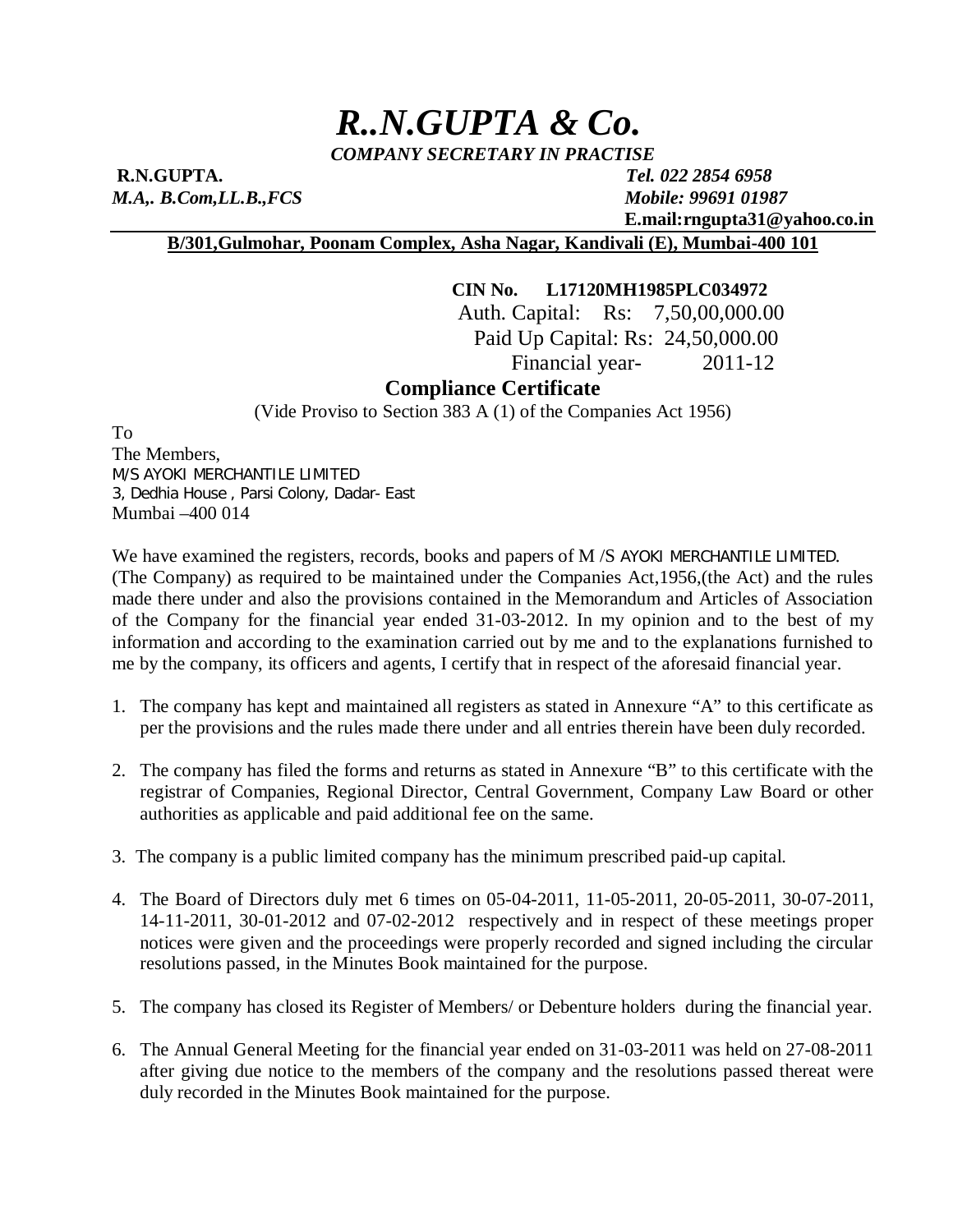- 7. No Extra Ordinary General Meeting was held during the financial year. However the company had two Postal Ballots for change in Management and change of objects clauses of the company and complied with all formalities / requirements for the same..
- 8. The company has not advanced any loan to its Directors and / or persons or firms or Companies referred to under Section 295 of the Act, during the financial year.
- 9. As reported to us, the company has duly complied with the provisions of Section 297 of the Act in respect of contracts specified in that section.
- 10. The company has made necessary entries in the register maintained under section 301 of the Act.
- 11. As reported to us, the company did not appoint any person in the office or place of profit within meaning of Section 314 of the Act, and hence the Company was not required to obtain any approval from the Board of Directors, Members or Central Government pursuant to Section 314 of the Act, during the year under review.
- 12. The company has not issued any duplicate share certificate during the financial year.
- 13. The company :

a) has not allotted any shares during the year nor there was any lodgment of share certicicates for transfer /transmission of the share certificates during the year.

b) has not declared any dividend for the year hence there is no deposit of any amount in a separate Bank.

c) was not required to post any dividend warrants to any member of the company as no dividend was declared or remained unpaid.

d) was not required to transfer any amount to Investor Education and Protection Fund as no dividend, application money due for refund, matured deposits, matured debentures and the interest accrued thereon remained unclaimed or unpaid for a period of seven years..

e) has duly complied with the requirements of Section 217 of the Act.

- 14. The Board of Directors of the company is duly constituted . However there were appointments of additional Directors as well as resignation of Directors but no appointment of any alternate Director and Director to fill casual vacancies during the financial year and the company complied all the requirements for the same..
- 15. The company has not appointed any Managing Director/Whole-time director/manager during the Financial year. Moreover , since Paid up capital of the company is less than 5 Crores there is no statutory obligation for appointment of any Managing Director/Whole-time director/manager pursuant to the Section 269 of the Act.
- 16. The company has not appointed any sole selling agent during the financial year.
- 17. As reported by the Management , the company was not required to obtain any approval of the Central Government, Company Law Board, Regional Director, Registrar or such other authorities as may be prescribed under the various provisions of the Act, during the financial year under review.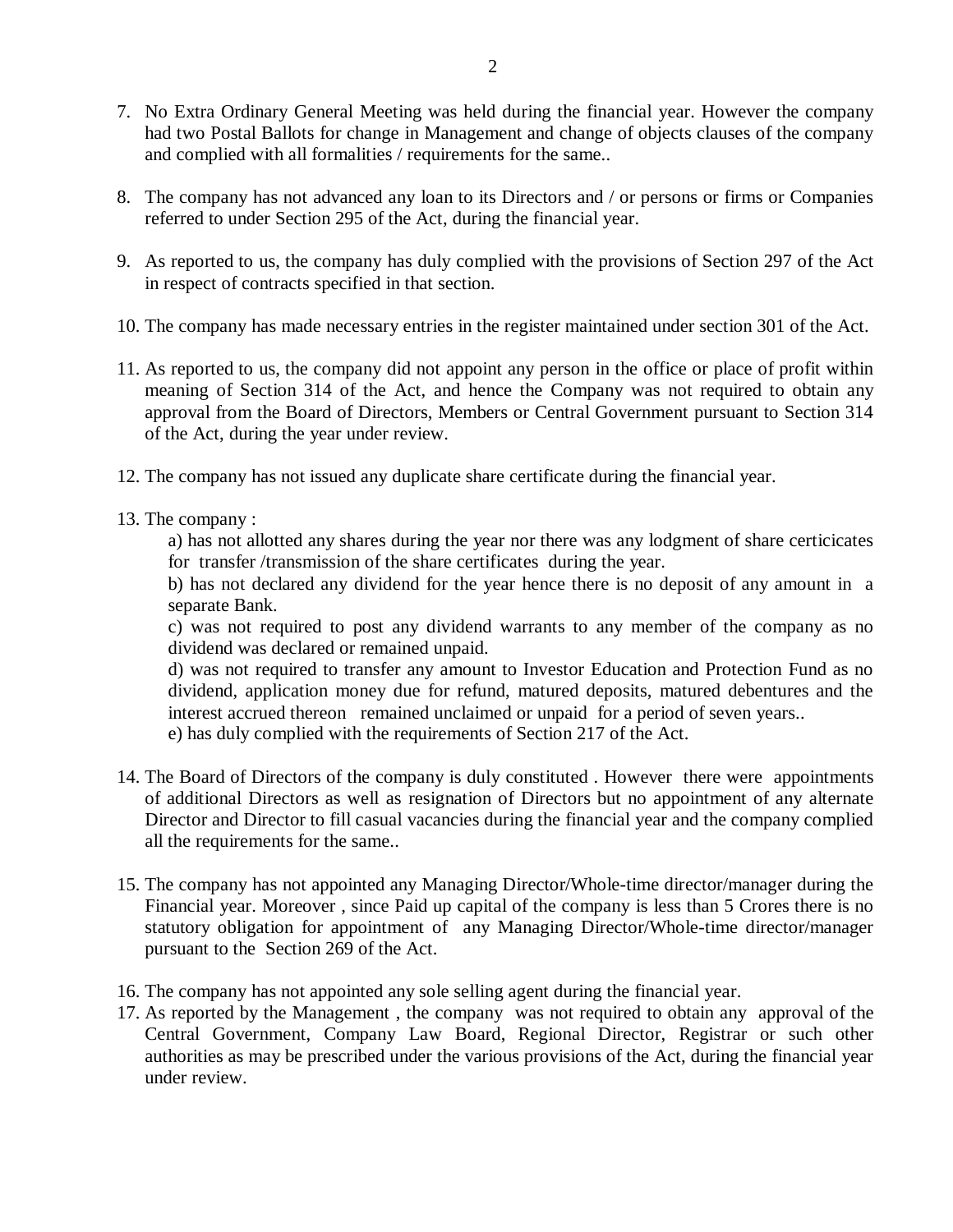18. As reported to us, the Directors have disclosed their interest in other firms /companies to the Board of Directors pursuant to the provisions of the Act and the rules made there under and the same was taken on record by the Board of Directors of the company in their meeting.

3

- 19. The company has not issued any shares /debentures /other securities during the financial year.
- 20. The company has not bought back any shares during the financial year.
- 21. The company has not redeemed any preference shares / debenture during the financial year.
- 22. There was no transactions necessitating the company to keep in abeyance rights to dividend, right shares and bonus shares pending registration of transfer of shares during the financial year.
- 23. The company has not invited / accepted nor renewed any deposits including any unsecured loans falling within the purview of Section 58A ,58AA of the Act read with the Companies (Acceptance of Deposit ) Rules 1975 during the financial year.
- 24. The amount borrowed by the company from directors, members, public, financial institutions, banks and others during the financial year ending are within the borrowing limits of the company and that necessary resolutions according to the provisions of section 293(1) (d) of the Act. have been passed in duly convened general meeting
- 25. The company has made loans and investments or given guarantees or provided securities to other bodies corporate in compliance with the provisions of the Act and has made necessary entries in the register kept for the purpose during the financial year.
- 26. The company has not altered the provisions of the Memorandum with respect to situation of the company's Registered office from one state to another state during the financial year.
- 27. The company has altered the provisions of the Memorandum with respect to the objects of the company during the year under scrutiny.
- 28. The company has not altered the provisions of the Memorandum with respect to the name of the company during the year under scrutiny.
- 29. The company has altered the provisions of the Memorandum with respect to the Authorized share capital of the company during the year under scrutiny.
- 30. The company has altered its Articles of Associations during the year under scrutiny.
- 31. As reported to us by the management, there was no prosecution initiated against and no show causes notice is received by the company or no fine or penalties or any other punishment was imposed on the company during the financial year for any offences under the provisions of the Act.
- 32. As reported to us, the company has not received any money as security from its employees during the financial year under certification.
- 33. As reported to us, the Company has not deducted any contribution towards Provident Fund as Provident Fund Act was not applicable nor they created any P. F Trust during the financial year pursuant to Section 418 of the Act.

 For R. N. GUPTA & CO. PRACTISING COMPANY SECRETARIES

Sd/-

PLACE: MUMBAI PROPRIETOR DATED: 31-08-2012 CP NO. 3131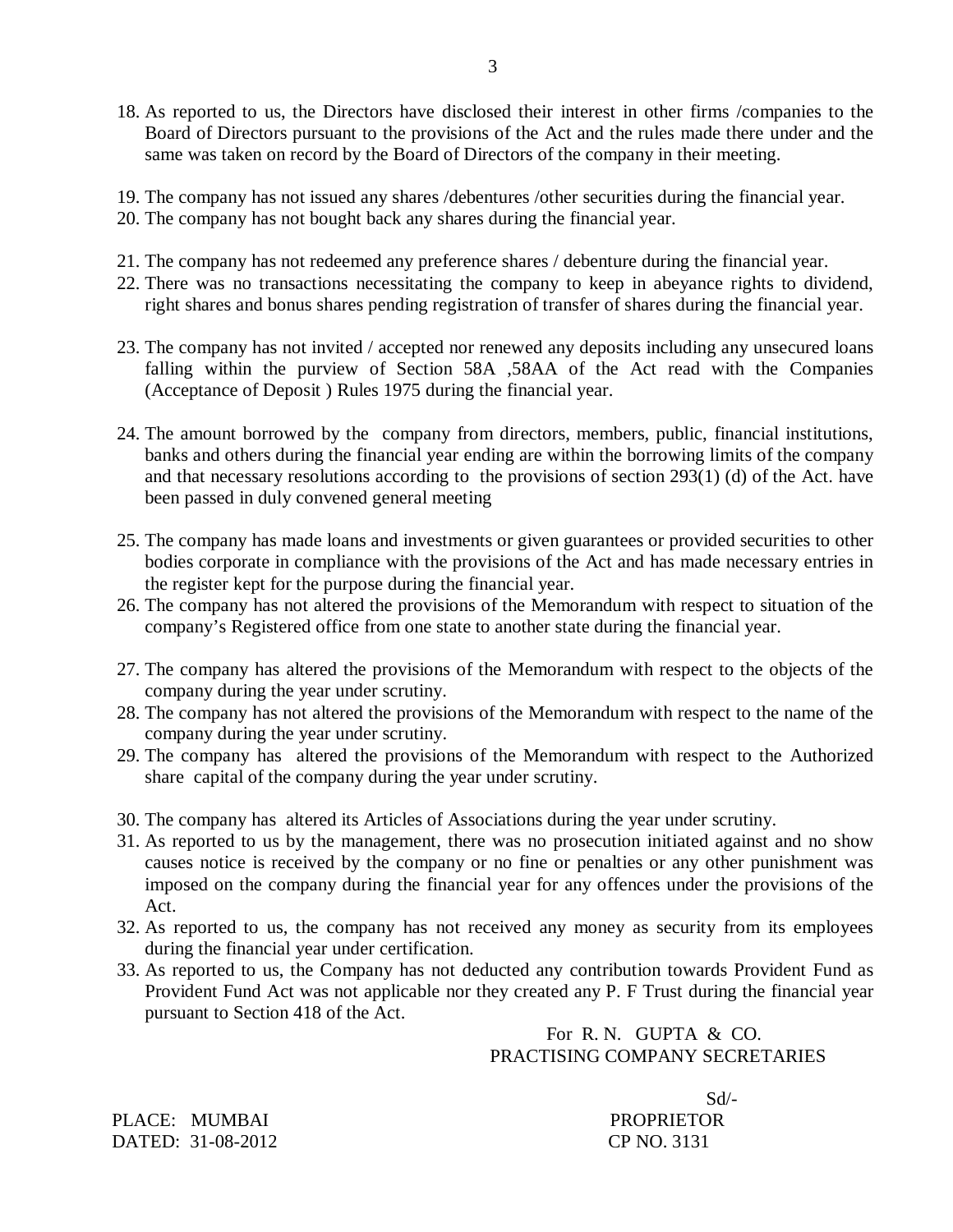# ANNEXURE – A

# M /S AYOKI MERCHANTILE LIMITED.- **CIN No. L17120MH1985PLC034972**

| Sr.            | Registers maintained by the Company | Section              |
|----------------|-------------------------------------|----------------------|
| N <sub>o</sub> |                                     |                      |
|                |                                     |                      |
|                | Register of members                 | $U/s$ 150 of the Act |
| $\overline{2}$ | Register of contracts               | $U/s$ 301 of the Act |
| 3              | <b>Register of Directors</b>        | $U/s$ 303 of the Act |
| 4              | Register of Directors shareholding  | $U/s$ 307 of the Act |
| $\mathfrak{S}$ | Copy of Returns                     | $U/s$ 163 of the Act |
| 6              | <b>Minutes Books</b>                | $U/s$ 193 of the Act |
| 7              | <b>Books of Account</b>             | $U/s$ 209 of the Act |
| 8              | <b>Transfer Books</b>               | U/s $108$ of the Act |
|                |                                     |                      |

# **ANNEXURE B**

Forms and Returns as filed by the company with the Registrar of Companies, Regional Director, Central Government or other authorities during the financial year ending  $31<sup>st</sup>$  March 2012

| Sr.            | <b>Forms/Returns</b> | Filed U/s of | <b>Period</b> | Date of filing | <b>Whether</b> in |
|----------------|----------------------|--------------|---------------|----------------|-------------------|
| No.            |                      | the Act      |               |                | time /late        |
|                | Form No. 20B         | 159          | 27-08-2011    | 24-09-2011     | In time           |
| $\overline{2}$ | Form No. 23AC/ACA    | 220          | 31-03-2011    | 28-11-2011     | <b>LATE</b>       |
| 3              | Form No.66           | 383A         | 31-03-2011    | 28-11-2011     | <b>LATE</b>       |
| 4              | Form No.32           | 303          | 05-04-2011    | 06-04-2011     | In time           |
| 5              | Form No.32           | 303          | 13-05-2011    | 17-05-2011     | In time           |
| 6              | Form No.32           | 303          | 20-05-2011    | 23-05-2011     | In time           |
| 7              | Form No.32           | 303          | 27-08-2011    | 24-09-2011     | In Time           |
| 8              | Form No.5            | 94           | 27-08-2011    | 21-09-2011     | In time           |
| 9              | Form No.23           | 192A, SEBI   | 13-05-2011    | 17-05-2011     | In time           |
|                |                      | Postal Ballo |               |                |                   |
| 10             | Form No.23           | 17,18,31     | 27-08-2011    | 13-09-2011     | In time           |
|                |                      | &97          |               |                |                   |
| 11             | Form No.18           | 146          | 30-07-2011    | 05-08-2011     | In time           |
| 12             | Form No. 62          | 192A P.B.    | 05-04-2011    | 15-04-2011     | In time           |
| 13             | Form No 62           | 192A P.B.    | 30-07-2011    | 09-08-2011     | In Time           |
| 14.            | Form No. 32          | 303          | 07-02-2012    | 27-02-2012     | In Time           |

# For R. N. GUPTA & CO. PRACTISING COMPANY SECRETARIES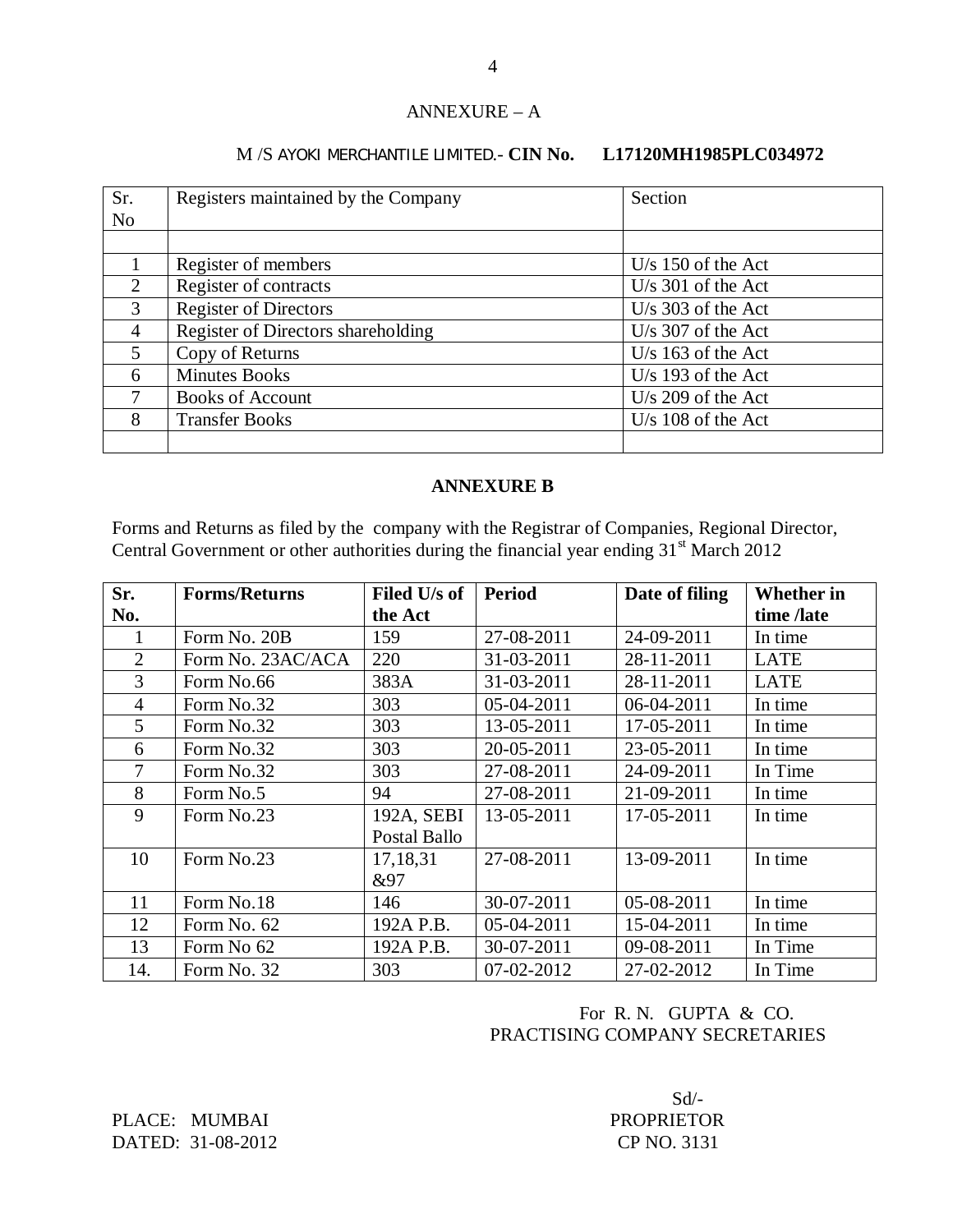| <b>AYOKI MERCHANTILE LIMITED</b>                                                                                        |                |                                             |               |  |  |
|-------------------------------------------------------------------------------------------------------------------------|----------------|---------------------------------------------|---------------|--|--|
| <b>Balance Sheet as at 31ST March, 2012</b>                                                                             |                |                                             |               |  |  |
|                                                                                                                         |                | <b>AS AT</b>                                | AS AT         |  |  |
| <b>Particulars</b>                                                                                                      | <b>Note No</b> | 31ST MARCH,                                 | 31ST MARCH,   |  |  |
|                                                                                                                         |                | 2012                                        | 2011          |  |  |
|                                                                                                                         |                | <b>Rupees</b>                               | <b>Rupees</b> |  |  |
| <b>I. EQUITY AND LIABILITIES</b>                                                                                        |                |                                             |               |  |  |
| (1) Shareholders' Funds                                                                                                 |                |                                             |               |  |  |
| (a) Share Capital                                                                                                       | 1              | 2,450,000                                   | 2,450,000     |  |  |
| (b) Reserves and Surplus                                                                                                | $\overline{2}$ | 1,073,083                                   | 1,246,761     |  |  |
| (2) Share application money pending allotment                                                                           |                |                                             |               |  |  |
| (3) Non-Current Liabilities                                                                                             |                |                                             |               |  |  |
| (a) Deferred tax liabilities (Net)                                                                                      |                |                                             |               |  |  |
| (4) Current Liabilities                                                                                                 |                |                                             |               |  |  |
| (a) Trade payables                                                                                                      |                |                                             |               |  |  |
| (b) Other current liabilities                                                                                           | $\mathfrak{S}$ | 22,472                                      | 18,530        |  |  |
| (c) Short-term provisions                                                                                               | $\overline{3}$ | 222                                         |               |  |  |
| <b>Total</b>                                                                                                            |                | 3,545,777                                   | 3,715,291     |  |  |
| <b>II.Assets</b>                                                                                                        |                |                                             |               |  |  |
| (1) Current assets                                                                                                      |                |                                             |               |  |  |
| (a) Trade receivables                                                                                                   | 4              | 415,409                                     | 365,409       |  |  |
| (b) Cash and cash equivalents                                                                                           | 5              | 3,019,219                                   | 3,244,521     |  |  |
| (c) Short-term loans and advances                                                                                       | 6              | 100,630                                     | 105,361       |  |  |
| (d) Other current assets                                                                                                | 6              | 10,519                                      |               |  |  |
| Total∣                                                                                                                  |                | 3,545,777                                   | 3,715,291     |  |  |
| <b>Summary of Significant Accounting Policies</b><br>Accompling Notes are an Integral part of the Financial Statements. |                |                                             |               |  |  |
|                                                                                                                         |                |                                             |               |  |  |
| As per our report of even date                                                                                          |                |                                             |               |  |  |
| J. B. DUDHELA & Co.                                                                                                     |                | For and on behalf of the Board of Directors |               |  |  |
| <b>Chartered Accountants</b>                                                                                            |                |                                             |               |  |  |
| FRN: 102777W                                                                                                            |                |                                             |               |  |  |
|                                                                                                                         |                | Sd                                          |               |  |  |
| Sd/-<br>J. B. DUDHELA                                                                                                   |                | (Director)                                  |               |  |  |
| (Proprietor)                                                                                                            |                |                                             |               |  |  |
| Membership No. 035354                                                                                                   |                |                                             |               |  |  |
|                                                                                                                         |                | Sd                                          |               |  |  |
| Place: Mumbai                                                                                                           |                | (Director)                                  |               |  |  |
| Date: 31/08/2012                                                                                                        |                |                                             |               |  |  |
|                                                                                                                         |                | Place: Mumbai                               |               |  |  |
|                                                                                                                         |                | Date: 31/08/2012                            |               |  |  |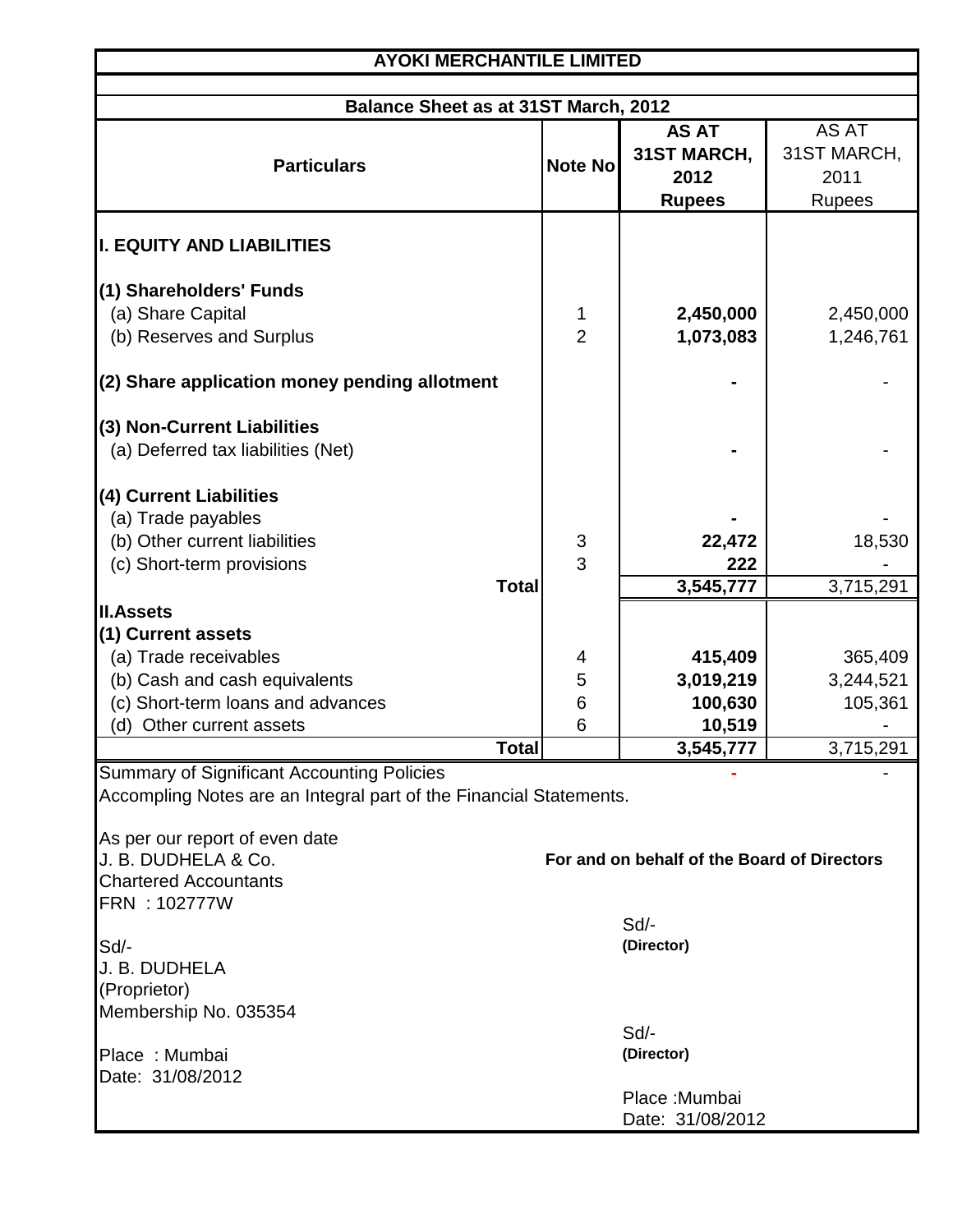| <b>AYOKI MERCHANTILE LIMITED</b> |                                                                            |                |                                             |                 |  |
|----------------------------------|----------------------------------------------------------------------------|----------------|---------------------------------------------|-----------------|--|
|                                  |                                                                            |                |                                             |                 |  |
|                                  | Statement of Profit and Loss statement for the year ended 31st March, 2012 |                |                                             |                 |  |
|                                  |                                                                            |                | <b>FOR THE YEAR</b>                         | FOR THE YEAR    |  |
|                                  | <b>Particulars</b>                                                         | <b>Note</b>    | <b>ENDED ON</b>                             | <b>ENDED ON</b> |  |
|                                  |                                                                            | No             | 31.03.2012                                  | 31.03.2011      |  |
|                                  |                                                                            |                | <b>Rupees</b>                               | Rupees          |  |
|                                  |                                                                            | $\overline{7}$ |                                             |                 |  |
| $\mathbf{I}$                     | Revenue from operations (Gross)                                            |                | 101,000                                     | 271,000         |  |
|                                  | Less: Excise duty                                                          |                |                                             |                 |  |
|                                  | Revenue from operations (Net)<br>Other Income                              |                | 101,000                                     | 271,000         |  |
|                                  |                                                                            | 8              | 78,694                                      | 40,599          |  |
|                                  | <b>Total Revenue (I)</b>                                                   |                | 179,694                                     | 311,599         |  |
| Ш                                | Expenses:                                                                  |                |                                             |                 |  |
|                                  | Employee benefit expense                                                   | 9              | 11,000                                      | 48,298          |  |
|                                  | Other expenses                                                             | 10             | 341,772                                     | 657,760         |  |
|                                  | <b>Total Expenses(II)</b>                                                  |                | 352,772                                     | 706,058         |  |
|                                  |                                                                            |                |                                             |                 |  |
| Ш                                | Profit before exceptional and extraordinary items and tax (I - II)         |                |                                             |                 |  |
|                                  |                                                                            |                | (173,078)                                   | (394, 459)      |  |
| IV                               | <b>Exceptional Items</b>                                                   |                |                                             |                 |  |
| V                                | Profit before extraordinary items and tax (III-IV)                         |                | (173, 078)                                  | (394, 459)      |  |
| VI                               | <b>Extraordinary Items</b>                                                 |                |                                             |                 |  |
| VII                              | Profit before tax (V - VI)                                                 |                | (173, 078)                                  | (394, 459)      |  |
| VIII                             | Tax expense:                                                               |                |                                             |                 |  |
|                                  | (1) Current tax                                                            |                | 600                                         | 1,100           |  |
|                                  | (2) Deferred tax                                                           |                |                                             |                 |  |
| IX                               | Profit/(Loss) from the period from continuing operations (VII-VIII)        |                | (173, 678)                                  | (395, 559)      |  |
|                                  | Add: Prior Period Adjustment                                               |                |                                             | 1,800           |  |
|                                  | Profit/(Loss) for the Year                                                 |                | (173, 678)                                  | (393, 759)      |  |
|                                  |                                                                            |                |                                             |                 |  |
|                                  | Earning per equity share:                                                  |                |                                             |                 |  |
|                                  | (1) Basic                                                                  |                | (0.71)                                      | (1.61)          |  |
|                                  | (2) Diluted                                                                |                | (0.71)                                      | (1.61)          |  |
|                                  | As per our report of even date                                             |                | For and on behalf of the Board of Directors |                 |  |
|                                  |                                                                            |                |                                             |                 |  |
|                                  | J. B. DUDHELA & Co.<br><b>Chartered Accountants</b>                        |                |                                             |                 |  |
|                                  | FRN: 102777W                                                               | Sd/-           |                                             |                 |  |
|                                  |                                                                            | (Director)     |                                             |                 |  |
| Sd/-                             |                                                                            |                |                                             |                 |  |
|                                  |                                                                            |                |                                             |                 |  |
|                                  | J. B. DUDHELA                                                              | Sd/-           |                                             |                 |  |
|                                  | (Proprietor)                                                               |                |                                             |                 |  |
|                                  | Membership No. 035354                                                      | (Directo       |                                             |                 |  |
|                                  |                                                                            |                |                                             |                 |  |
|                                  | Place: Mumbai                                                              |                | Place: Mumbai                               |                 |  |
|                                  | Date: 31/08/2012                                                           |                | Date: 31/08/2012                            |                 |  |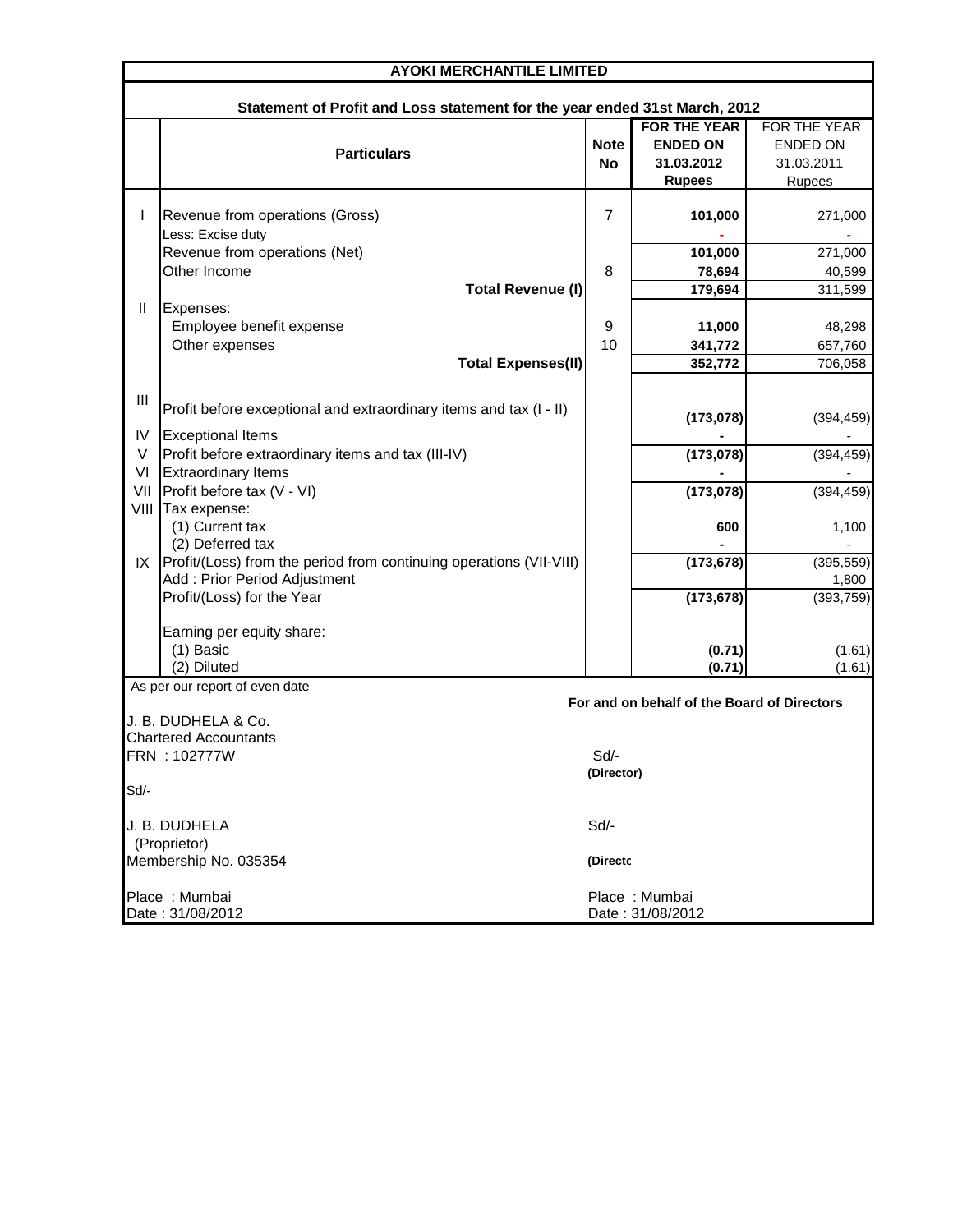|        |                                                                |                                             | (Amount in Rs.)              |
|--------|----------------------------------------------------------------|---------------------------------------------|------------------------------|
|        |                                                                | <b>For Period</b><br>ended                  | For Year ended               |
|        | <b>PARTICULARS</b>                                             | March                                       | <b>March</b>                 |
|        |                                                                | 31, 2012                                    | 31, 2011                     |
|        | <b>1 CASH FLOW FROM OPERATING</b>                              |                                             |                              |
|        | <b>ACTIVITIES</b>                                              |                                             |                              |
|        | Net Profit / (Loss) before taxes                               | (173, 078)                                  | (394, 459)                   |
|        | Adjustment for:                                                |                                             |                              |
|        | Depreciation                                                   |                                             |                              |
|        | Interest & Finance charges                                     |                                             |                              |
|        | (Profit) / Loss on sales of fixed assets                       |                                             | $\qquad \qquad \blacksquare$ |
|        | (Profit) / Loss on sales of investments                        |                                             | ۰                            |
|        | Proceeds from sale of investments (Net)                        |                                             |                              |
|        | Interest Income                                                | (78,694)                                    | (40,599)                     |
|        |                                                                |                                             |                              |
|        | <b>Operating Profit before working capital</b><br>changes      | (251, 772)                                  | (435, 058)                   |
|        | <b>Changes in Working Capital:</b>                             |                                             |                              |
|        | Change in Trade & Other Receivables                            | (48, 519)                                   | 3,466,854                    |
|        | Change in Trade Payables                                       | 4,164                                       | (53, 799)                    |
|        |                                                                |                                             |                              |
|        | Cash generated from operations                                 | (296, 127)                                  | 2,977,997                    |
|        | Taxes paid                                                     | (7, 869)                                    | (41,259)                     |
|        | Cash provided by operating activities                          | (303,996)                                   | 2,936,738                    |
|        | before prior period adjustment                                 |                                             |                              |
|        | Prior period Adjustment                                        |                                             |                              |
|        | Net Cash generated / (used) by operating                       | (303,996)                                   | 2,936,738                    |
|        | activities                                                     |                                             |                              |
|        | <b>2 CASH FLOW FROM INVESTING</b>                              |                                             |                              |
|        | <b>ACTIVITIES</b>                                              |                                             |                              |
|        | Purchase / Sale of fixed assets                                |                                             | ä,                           |
|        | Purchase of Bonds                                              | $\overline{\phantom{a}}$                    | $\overline{\phantom{a}}$     |
|        | (Purchase)Sale of Investment                                   |                                             | $\overline{\phantom{a}}$     |
|        | <b>Interest Received</b>                                       | 78,694                                      | 40,599                       |
|        | Net Cash Generated / (used) in investing                       | 78,694                                      | 40,599                       |
|        | activities                                                     |                                             |                              |
|        | <b>3 CASH FLOW FROM FINANCING ACTIVITIES</b>                   |                                             |                              |
|        | Repayment of Loans                                             | $\overline{\phantom{a}}$                    |                              |
|        |                                                                |                                             | (282, 500)                   |
|        | Net Cash Generated / (used) in financing                       |                                             | (282, 500)                   |
|        | activities                                                     |                                             |                              |
|        | Net increase / (decrease) in Cash and Cash                     | (225, 302)                                  | 2,694,837                    |
|        | quivalents                                                     |                                             |                              |
|        | Add: Cash and cash equivalents at the<br>beginning of the year | 3,244,521                                   | 549,685                      |
|        | Cash and cash equivalents at the end of                        | 3,019,219                                   | 3,244,521                    |
|        | year                                                           |                                             |                              |
|        |                                                                | For and on behalf of the Board of Directors |                              |
|        |                                                                | Sd/-                                        | Sd/-                         |
| Place: | Mumbai                                                         |                                             |                              |
| Date:  | 31/08/2012                                                     | <b>DIRECTOR</b>                             | <b>DIRECTOR</b>              |

**Auditors' Certificate**

#### **The Board of Directors, AYOKI MERCHANTILE LTD**

 We have examined the attached Cash Flow Statement of Ayoki Merchantile Ltd for the year ended 31st March, 2012. The statement has been prepared by the Company in accordance with the requirement of Clause 32 of the Companies Listing Agreement with the Mumbai Stock Exchange. The Statement is based on and is derived from the Profit and Loss Account and Balance Sheet of the Company for the year ended 31st March, 2012 covered by our Report dtd 31/08/2012

> **For J. B. Dudhela & Co. Chartered Accountants Firm Regn. No. 102777W**

**Sd/- Membership No.035354**

**Place: Mumbai J. B. Dudhela Date: 31/08/2012 Proprietor**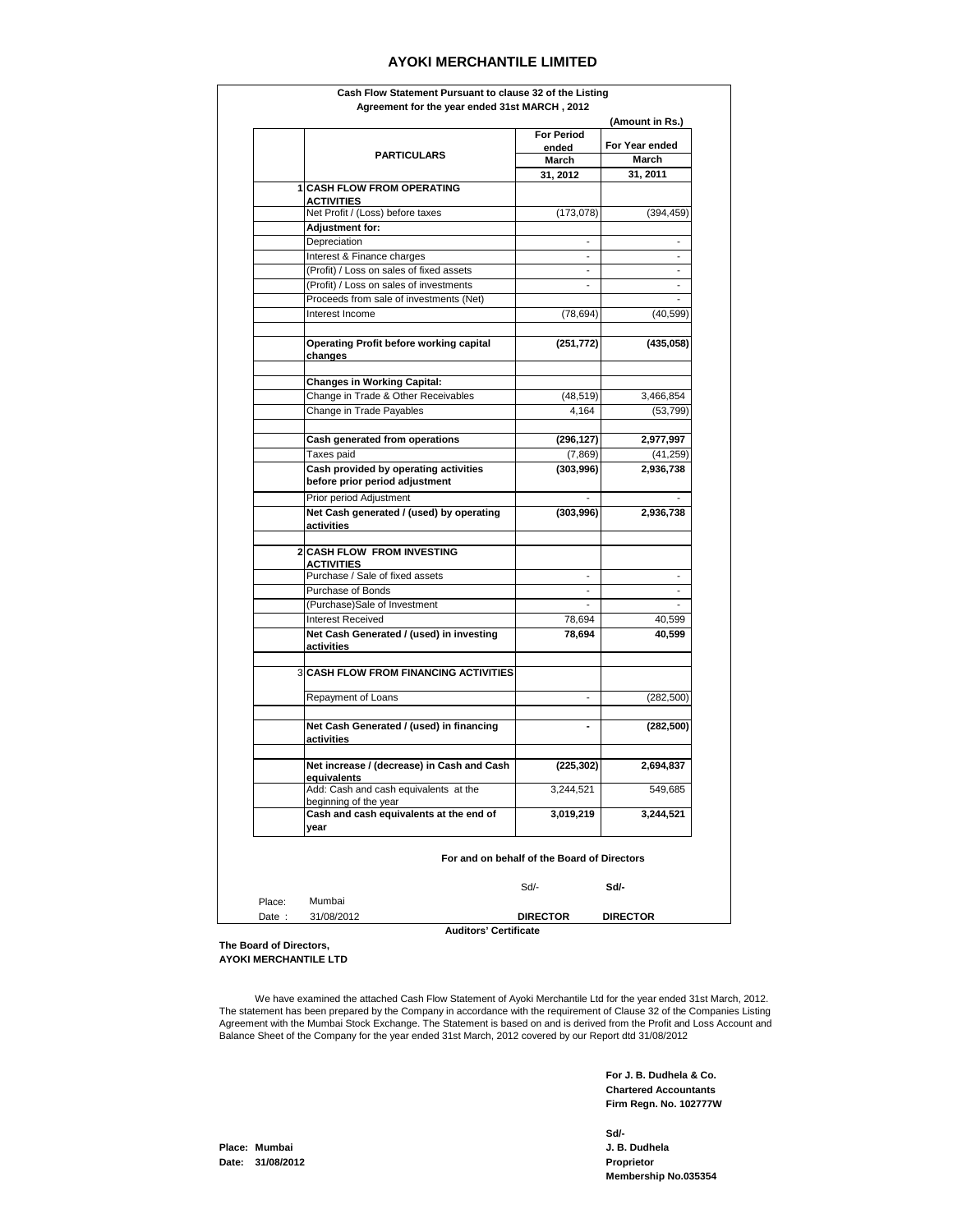|         |     | <b>AYOKI MERCHANTILE LIMITED</b>                                 |       |       |                      |       |               |
|---------|-----|------------------------------------------------------------------|-------|-------|----------------------|-------|---------------|
|         |     | Notes forming part of the financial statements as on 31.03.2012  |       |       |                      |       |               |
|         |     |                                                                  |       |       | AS AT                |       | AS AT         |
|         |     |                                                                  |       |       | 31ST MARCH,          |       | 31ST MARCH,   |
|         |     |                                                                  |       |       | 2012                 |       | 2011          |
|         |     |                                                                  |       |       | <b>Rupees</b>        |       | Rupees        |
| Note 1: | (a) | <b>SHARE CAPITAL</b>                                             |       |       |                      |       |               |
|         |     | <b>Authorised Share Capital</b>                                  |       |       |                      |       |               |
|         |     | 75,00,000 (50,00,000) equity shares of Rs.10/-each               |       |       | 75,000,000           |       | 50,000,000    |
|         |     |                                                                  |       |       |                      |       |               |
|         |     |                                                                  |       |       | 75,000,000           |       | 50,000,000    |
|         |     | <b>Issued, Subscribed &amp; Paid-up</b>                          |       |       |                      |       |               |
|         |     | 2,45,000 (2,45,000) Equity Shares of Rs. 10/- each fully paid up |       |       | 2,450,000            |       | 2,450,000     |
|         |     |                                                                  |       |       |                      |       |               |
|         |     |                                                                  | Total |       | 2,450,000            |       | 2,450,000     |
|         |     |                                                                  |       |       |                      |       |               |
| Note 1: | (b) | Reconciliation of Shares Outstanding                             |       | No of | Amt.                 | No of | Amt.          |
|         |     |                                                                  |       |       | Charge Delace Charge |       | <b>Delace</b> |

| . |                                      |               |                       |          |                |  |
|---|--------------------------------------|---------------|-----------------------|----------|----------------|--|
|   |                                      | <b>Shares</b> | <b>Rs.Lacs Shares</b> |          | <b>Rs.Lacs</b> |  |
|   | Balance at the beginning of the year | 245000        | 24.5                  | 245000   | 24.5           |  |
|   | Issued during the year               | $- - - -$     | $\cdots$              | $\cdots$ | $- - - -$      |  |
|   | Balance at the end of the vear       | 245000        | 24.5                  | 245000   | 24.5           |  |
|   |                                      |               |                       |          |                |  |

| Note 1: | (c) | Details of Shareholders holding more than 5% shares in the Company : | No of | % of                 | No of         | % of   |
|---------|-----|----------------------------------------------------------------------|-------|----------------------|---------------|--------|
|         |     |                                                                      |       | <b>Shares Shares</b> | <b>Shares</b> | Shares |
|         |     | I) Mrs. Abira Maiumdar                                               | 30000 | 12.24%               | 30000         | 12.24% |

| Note 1: | (d) | Rights, Preferences & Restrictions attach to equity shares                                                                                                                                                                                                                                                                                                                                                                                                                                                                          |
|---------|-----|-------------------------------------------------------------------------------------------------------------------------------------------------------------------------------------------------------------------------------------------------------------------------------------------------------------------------------------------------------------------------------------------------------------------------------------------------------------------------------------------------------------------------------------|
|         |     | The Company has one class of Equity shares having par value of Rs 10 per share. Each shareholder is eligible for one<br>vote per share held. The dividend proposed by the board of directors is subject to the approval of the shareholders in the<br>ensuing Annul General Meeting, except in case of interim devidend. In the event of liquidation, the Equity Shareholder are<br>eligible to receive the remeining assest of the company after distribution to all preferencial amounts, in proportion to<br>there shareholding. |

| Note 2: | <b>Reserves and Surplus</b>          |                          |            |
|---------|--------------------------------------|--------------------------|------------|
|         | <b>IProfit &amp; Loss A/c</b>        |                          |            |
|         | As per last Balance Sheet            | 1,246,761                | 1,640,520  |
|         | Add: Profit/(Loss) for the year      | (173, 678)               | (393, 759) |
|         | Less: Appropraitions and allocations |                          |            |
|         | Prior period Adjustments             | $\overline{\phantom{a}}$ |            |
|         | <b>Total</b>                         | 1,073,083                | 1,246,761  |

| Note 3: | <b>Current Liabilities:</b>      |                |        |
|---------|----------------------------------|----------------|--------|
|         | <b>Other current liabilities</b> |                |        |
|         | <b>Other Liabilities</b>         | 22,472         | 18,530 |
|         | Short-term provisions            |                |        |
|         | Current income taxes (net)       | $\blacksquare$ | -      |
|         | <b>Duties &amp; Taxes</b>        | 222            |        |
|         |                                  |                |        |
|         | <b>Total</b>                     | 22.694         | 18,530 |

| Note 4: | <b>Trade receivables</b>                     |         |         |
|---------|----------------------------------------------|---------|---------|
|         | Unsecured:                                   |         |         |
|         | Debts Outstanding for more than Six months : |         |         |
|         | Considered good                              | 365,409 | 365,409 |
|         | <b>Others: Considered Good</b>               | 50,000  |         |
|         | <b>Total</b>                                 | 415.409 | 365,409 |

| Note 5: | <b>Cash and Cash equivalents</b>   |                          |           |
|---------|------------------------------------|--------------------------|-----------|
|         | Balances with banks in Current A/c |                          |           |
|         | Axis Bank Ltd.                     | 296,703                  | -         |
|         | Indus Ind Bank                     | $\overline{\phantom{0}}$ | 1,090,621 |
|         | Union Bank of India                | $\blacksquare$           | 8,012     |
|         | In Deposit Account (FDR)           | 2,539,267                | 2,036,540 |
|         | Cash on hand                       | 183,249                  | 109,348   |
|         | <b>Total</b>                       | 3,019,219                | 3,244,521 |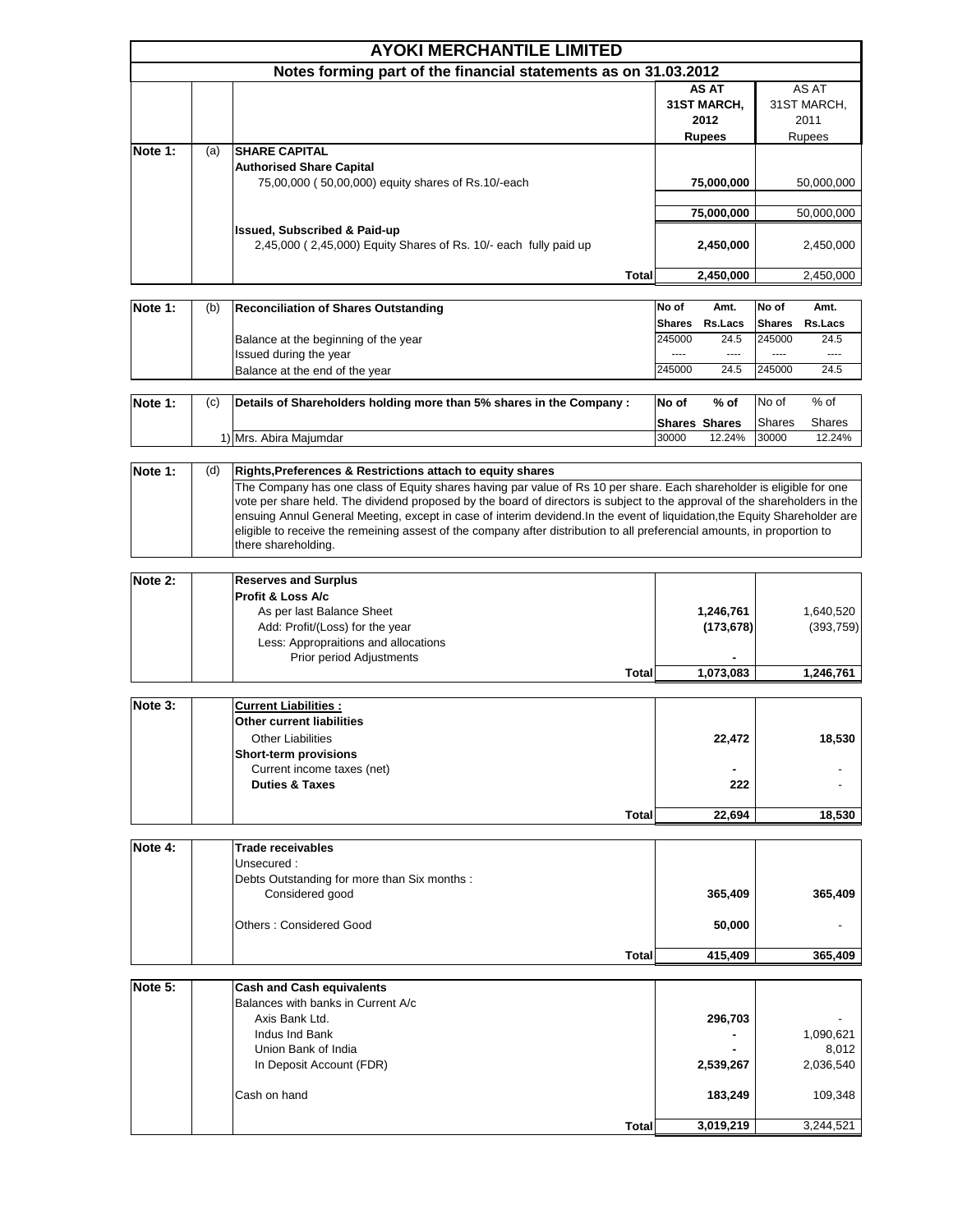|                 | <b>AYOKI MERCHANTILE LIMITED</b>                                                                                                         |                                               |                                        |
|-----------------|------------------------------------------------------------------------------------------------------------------------------------------|-----------------------------------------------|----------------------------------------|
|                 | Notes forming part of the financial statements as on 31.03.2012                                                                          |                                               |                                        |
|                 |                                                                                                                                          | AS AT<br>31ST MARCH,<br>2012<br><b>Rupees</b> | AS AT<br>31ST MARCH,<br>2011<br>Rupees |
| Note 6:         | Short term loans and advances                                                                                                            |                                               |                                        |
|                 | Advances recoverable in cash or in kind or for value to be received<br>Advance Tax & Tax Deducted at Source<br>Others -<br><b>Others</b> | 100,630                                       | 93,361<br>12,000                       |
|                 | Other current assets<br>Interest Accrued on FDR                                                                                          | 10,519                                        |                                        |
|                 | <b>Total</b>                                                                                                                             | 111,149                                       | 105,361                                |
|                 |                                                                                                                                          |                                               |                                        |
| Note 7:         | Revenue from Operations (for companies other than a finance company)<br>Income From Consultancy Services                                 | 101,000                                       | 271,000                                |
|                 | <b>Total</b>                                                                                                                             | 101,000                                       | 271,000                                |
| Note 8:         | <b>Other Income</b>                                                                                                                      |                                               |                                        |
|                 | <b>Interest Received</b><br>Interest on FD with UTI Bank                                                                                 | 23,376<br>55,318                              | 40,599                                 |
|                 | <b>Total</b>                                                                                                                             | 78,694                                        | 40,599                                 |
|                 |                                                                                                                                          |                                               |                                        |
| Note 9:         | <b>Employee Benefits Expense</b><br>Salaries, Allowances & Bonus to Staff                                                                | 11,000                                        | 48,298                                 |
|                 | Total                                                                                                                                    | 11,000                                        | 48,298                                 |
| <b>Note 10:</b> | Other Expenses :                                                                                                                         |                                               |                                        |
|                 | Administration & Other expenses :<br><b>BSE Listing Fees</b>                                                                             | 17,345                                        | 11,913                                 |
|                 | <b>Professional Fees</b><br><b>Publishing Charges</b><br>Professional Tax - Company                                                      | 22,773<br>64,508<br>2,500                     | 131,700<br>56,943                      |
|                 | Conveyance Exp.<br><b>Telephone Expenses</b><br><b>Auditors Remuneration:</b>                                                            | 600<br>3,793                                  | 2,400<br>1,200                         |
|                 | <b>Audit Fees</b><br>For Other Services                                                                                                  | 11,236<br>11,236                              | 7,500<br>11,030                        |
|                 | <b>Other Miscellaneous Expenses</b>                                                                                                      | 207,781                                       | 435,074                                |
|                 | <b>Total</b>                                                                                                                             | 341,772                                       | 657,760                                |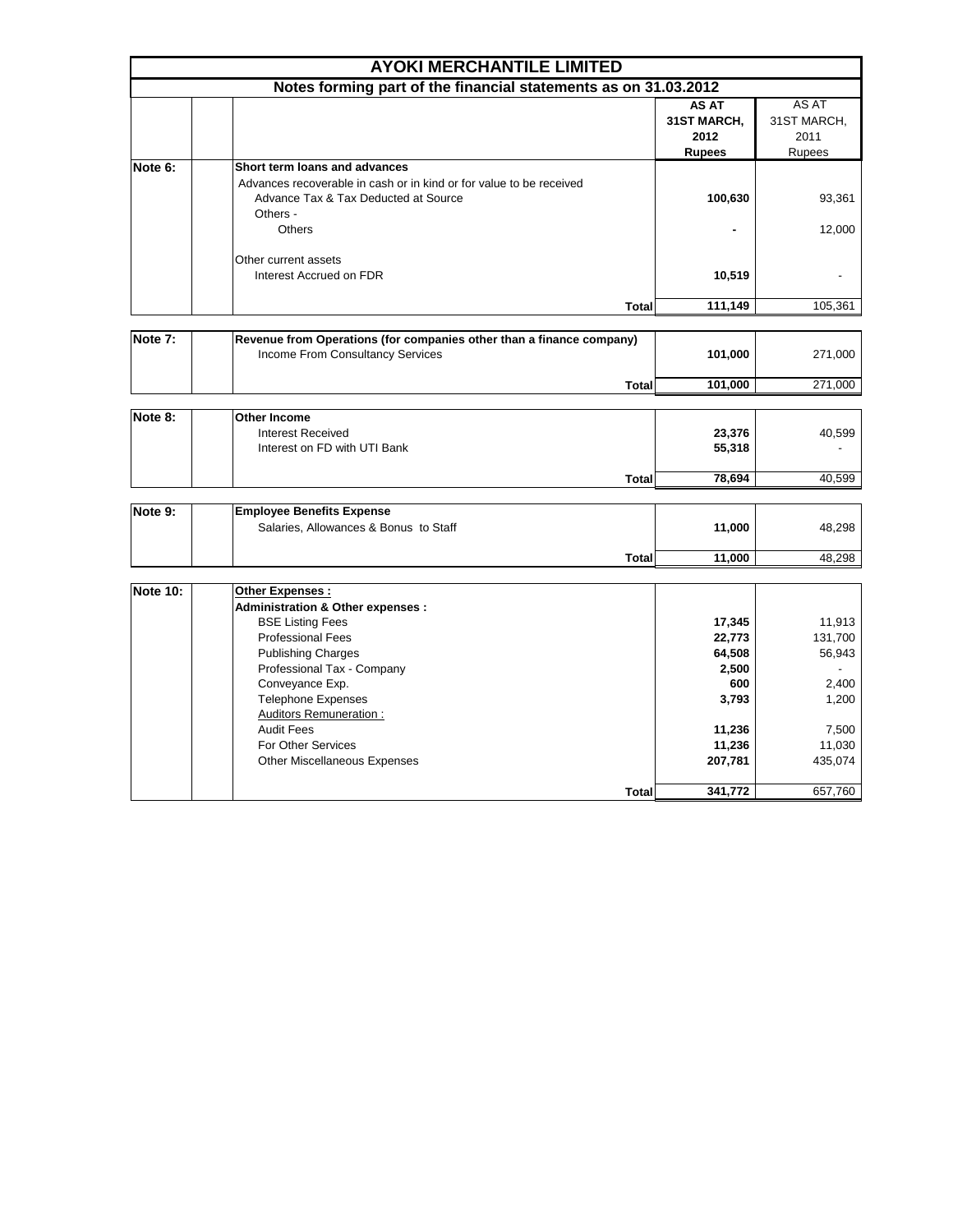|                 | <b>AYOKI MERCHANTILE LIMITED</b>                                                                                                                                                                                                                                                                                                                                                                                                                                                                                                                                                                                                                                                                                  |
|-----------------|-------------------------------------------------------------------------------------------------------------------------------------------------------------------------------------------------------------------------------------------------------------------------------------------------------------------------------------------------------------------------------------------------------------------------------------------------------------------------------------------------------------------------------------------------------------------------------------------------------------------------------------------------------------------------------------------------------------------|
|                 | Notes forming part of the financial statements as on 31.03.2012<br><b>Particulars</b>                                                                                                                                                                                                                                                                                                                                                                                                                                                                                                                                                                                                                             |
|                 |                                                                                                                                                                                                                                                                                                                                                                                                                                                                                                                                                                                                                                                                                                                   |
| <b>Note 11:</b> | <b>Corporate information</b>                                                                                                                                                                                                                                                                                                                                                                                                                                                                                                                                                                                                                                                                                      |
|                 | Ayoki Merchantile Limited (the Company) is a Public Company and is incorporated under the provisions of The<br>Comapnies Act, 1956. Its shares are listed on Bombay Stock Exchange. The company is engaged in the Business of<br>trading in Goods & Services - providing Advisory, Consultancy, Investments Services.                                                                                                                                                                                                                                                                                                                                                                                             |
| <b>Note 12:</b> | <b>Significant accounting policies</b>                                                                                                                                                                                                                                                                                                                                                                                                                                                                                                                                                                                                                                                                            |
|                 | 12.1 Basis of accounting and preparation of financial statements                                                                                                                                                                                                                                                                                                                                                                                                                                                                                                                                                                                                                                                  |
|                 | The financial statements are prepared in accordance with the Generally Accepted Accounting Principles in India (Indian<br>GAAP) to comply with the Accounting Standards notified under the Companies (Accounting Standards) Rules, 2006 (as<br>amended) and the relevant provisions of the Companies Act, 1956. The financial statements have been prepared on<br>accrual basis under the historical cost convention. The accounting policies adopted in the preparation of the financial<br>statements are consistent with those followed in the previous year and comply with the mandatory accounting standards<br>and statements issued by Institute of Chartered Accountants of India (ICAI).                |
|                 | 12.2 Use of estimates                                                                                                                                                                                                                                                                                                                                                                                                                                                                                                                                                                                                                                                                                             |
|                 | The preparation of the financial statements in conformity with Indian Generally Accepted Accounting Principals requires<br>the Management to make estimates and assumptions that affect the reported amounts of Assets and Liabilities and<br>disclosure of Contigent Liabilities at the end of Financial Statements and the results of operations during the reporting<br>period end. The Management believes that the estimates used in preparation of the financial statements are prudent and<br>reasonable. Actual results could differ from those estimates and the differences between the actual results and the<br>estimates are recognised in the periods in which the results are known / materialise. |
|                 | 12.3 Tangible fixed assets                                                                                                                                                                                                                                                                                                                                                                                                                                                                                                                                                                                                                                                                                        |
|                 | Fixed assets, are stated at cost less accumulated depreciation / amortisation and impariment loss if any.<br>cost comprises the purchase price and any attributeable cost of bring the assets to its working condotions for its<br>intended use.                                                                                                                                                                                                                                                                                                                                                                                                                                                                  |
|                 | 12.4 Depreciation and amortisation                                                                                                                                                                                                                                                                                                                                                                                                                                                                                                                                                                                                                                                                                |
|                 | Depreciation on Fixed Assets has been charged as per revised rates of depreciation prescribed in Schedule XIV to the<br>Companies Act, 1956.                                                                                                                                                                                                                                                                                                                                                                                                                                                                                                                                                                      |
|                 | Depreciation in respect of Assets acquired / Purchased / sold / dicarded during the year has been provided on pro-rata<br>basis.                                                                                                                                                                                                                                                                                                                                                                                                                                                                                                                                                                                  |
|                 | 12.5 Investments                                                                                                                                                                                                                                                                                                                                                                                                                                                                                                                                                                                                                                                                                                  |
|                 | Long term investments are stated at cost less provision, for diminution which is other than temporary in nature. Current<br>investments stated at lower of cost or market value.                                                                                                                                                                                                                                                                                                                                                                                                                                                                                                                                  |
|                 | 12.6 Revenue recognition                                                                                                                                                                                                                                                                                                                                                                                                                                                                                                                                                                                                                                                                                          |
|                 | Revenue from services rendered is recognized as and when services are rendered and related costs are incurred in<br>accordance with the terms of the contractual agreement.                                                                                                                                                                                                                                                                                                                                                                                                                                                                                                                                       |
|                 | Income from the Consultany services and commission is recongnised on proportionate completion method based on<br>agreed terms & Contract.                                                                                                                                                                                                                                                                                                                                                                                                                                                                                                                                                                         |
|                 | Interest, as and when applicable, on refunds from statutory authorities is recognized when such interest is determinable,<br>based on completed proceedings. Other interest income is recognized using time proportion method, based on interest<br>rate implicit in the transactions. Profit on sale of investments is recognized on completion of transactions.                                                                                                                                                                                                                                                                                                                                                 |
|                 | 12.7 Expenses                                                                                                                                                                                                                                                                                                                                                                                                                                                                                                                                                                                                                                                                                                     |
|                 | All materials known expenses and liabilities are provided for according to mercantile system on the basis of available<br>information or estimates.                                                                                                                                                                                                                                                                                                                                                                                                                                                                                                                                                               |
|                 | 12.8 Foreign currency transactions and translations                                                                                                                                                                                                                                                                                                                                                                                                                                                                                                                                                                                                                                                               |
|                 | Transactions denominated in foreign currency are recorded at the exchange rates prevailing on the date of transactions.<br>Exchange difference arising on foreign exchange transactions settled during the year are recognized in the profit and<br>loss accounts of the year.                                                                                                                                                                                                                                                                                                                                                                                                                                    |
|                 | 12.9 Employee benefits                                                                                                                                                                                                                                                                                                                                                                                                                                                                                                                                                                                                                                                                                            |
|                 | Short term employee benefits are recognized as expenses at the undiscounted amounts in the year in which the related<br>service is rendered.                                                                                                                                                                                                                                                                                                                                                                                                                                                                                                                                                                      |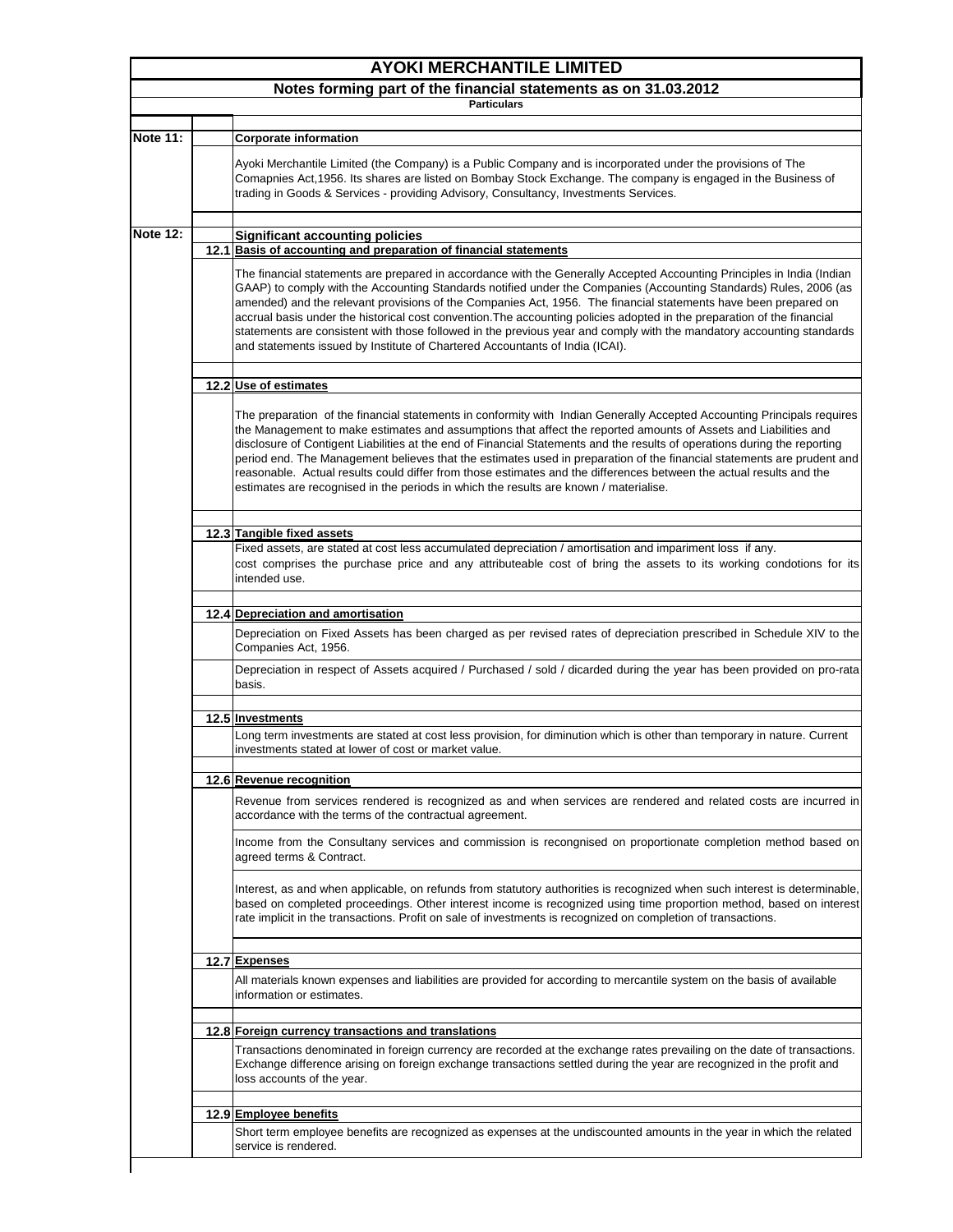| <b>AYOKI MERCHANTILE LIMITED</b>                                                                                                                                                                                                                                                                                                                                                                                                                                                                                                                                                                                                                                                                                                                                                   |                      |                                      |
|------------------------------------------------------------------------------------------------------------------------------------------------------------------------------------------------------------------------------------------------------------------------------------------------------------------------------------------------------------------------------------------------------------------------------------------------------------------------------------------------------------------------------------------------------------------------------------------------------------------------------------------------------------------------------------------------------------------------------------------------------------------------------------|----------------------|--------------------------------------|
| Notes forming part of the financial statements as on 31.03.2012                                                                                                                                                                                                                                                                                                                                                                                                                                                                                                                                                                                                                                                                                                                    |                      |                                      |
| Post employment and other long term employee benefits are recognized as an expense in the Profit and Loss Account<br>of the year in which the employee has rendered services. The expense is recognized at the present value of the amount<br>payable, determined as per Actuarial Valuations. Actuarial gains and losses in respect of post employment and long term<br>employee benefits are recognized in the Profit and Loss Account.                                                                                                                                                                                                                                                                                                                                          |                      |                                      |
| 12.10 Taxes on income                                                                                                                                                                                                                                                                                                                                                                                                                                                                                                                                                                                                                                                                                                                                                              |                      |                                      |
| Income Tax expense comprises of current tax & deferred tax charges or credit. Deferred tax resulting from timing<br>differences between book & tax profit is accounted at the current rate of tax, to the extent the timing difference are<br>expected to crystallize, as deferred tax charge / benefit in the Profit & Loss account and as deferred tax assets / liabilities<br>in the balance sheet. Where there is carry forward loss, deferred tax assets are recognised only if there is virtual<br>certainty of realization in future.                                                                                                                                                                                                                                       |                      |                                      |
| 12.11 Provisions and contingencies                                                                                                                                                                                                                                                                                                                                                                                                                                                                                                                                                                                                                                                                                                                                                 |                      |                                      |
| A provision is recognised when there is present obligation as a result of a past event that probably requires an outflow of<br>resources and a reliable estimate can be made of the amount of the obligation. A disclosure for contingent liability is<br>made when there is a possible obligation or a present obligation that may, but probably may not, require an outflow of<br>resources. When there is a possible obligation or a present obligaion in respect of which likely hood of outflow of<br>resources is remote, no provision or disclosure is made. Loss contingencies arising from claims, litigations,<br>assessments, fines, penalties etc. are recorded when it is probable that the liability has been incurred and the amount<br>can be resonably estimated. |                      |                                      |
|                                                                                                                                                                                                                                                                                                                                                                                                                                                                                                                                                                                                                                                                                                                                                                                    |                      |                                      |
| 12.12 Payment to Auditors                                                                                                                                                                                                                                                                                                                                                                                                                                                                                                                                                                                                                                                                                                                                                          |                      |                                      |
| <b>Particulars</b>                                                                                                                                                                                                                                                                                                                                                                                                                                                                                                                                                                                                                                                                                                                                                                 | 31.03.2012           | 31.03.2011                           |
| Audit Fees<br>For other services                                                                                                                                                                                                                                                                                                                                                                                                                                                                                                                                                                                                                                                                                                                                                   | Rs.11236<br>Rs.11236 | Rs.7500<br>Rs.11030                  |
| 12.13 Segment Information                                                                                                                                                                                                                                                                                                                                                                                                                                                                                                                                                                                                                                                                                                                                                          |                      |                                      |
|                                                                                                                                                                                                                                                                                                                                                                                                                                                                                                                                                                                                                                                                                                                                                                                    |                      |                                      |
| The Company is primarily engaged in the business of Consultancy and other Services. This is the only segment of the<br>Company and therefore, segment reporting, as required under Accounting Standard - 17, is not applicable.<br>12.14 Related party disclosures under Accounting Standard - 18<br>There are No transactions with Related Parties                                                                                                                                                                                                                                                                                                                                                                                                                                |                      |                                      |
| 12.15 In the opinion of the Board, Current Assets, Loans & Advances are approximately of the value stated, if realized in the<br>ordinary course of the business. The provision for all known liabilities is adequate and not in excess of the amount<br>reasonably necessary                                                                                                                                                                                                                                                                                                                                                                                                                                                                                                      |                      |                                      |
|                                                                                                                                                                                                                                                                                                                                                                                                                                                                                                                                                                                                                                                                                                                                                                                    |                      |                                      |
| 12.16 Earnings Per Share                                                                                                                                                                                                                                                                                                                                                                                                                                                                                                                                                                                                                                                                                                                                                           |                      |                                      |
| <b>Particulars</b>                                                                                                                                                                                                                                                                                                                                                                                                                                                                                                                                                                                                                                                                                                                                                                 | 31.03.2012           | 31.3.2011                            |
| Net profit /(Loss)for the year as per profit and loss account considered as                                                                                                                                                                                                                                                                                                                                                                                                                                                                                                                                                                                                                                                                                                        | (173, 678)           |                                      |
| numerator for calculating earnings per share [Rupees]                                                                                                                                                                                                                                                                                                                                                                                                                                                                                                                                                                                                                                                                                                                              |                      |                                      |
| Number of equity share [Nos.]<br>Nominal value per share                                                                                                                                                                                                                                                                                                                                                                                                                                                                                                                                                                                                                                                                                                                           | 245000<br>10         |                                      |
| Earnings per share - Basic and diluted [Rupees]                                                                                                                                                                                                                                                                                                                                                                                                                                                                                                                                                                                                                                                                                                                                    | (0.71)               |                                      |
|                                                                                                                                                                                                                                                                                                                                                                                                                                                                                                                                                                                                                                                                                                                                                                                    |                      |                                      |
| 12.17 Retirement Benefits<br>Long Term Employee Benefits are not provided because no employee has completed full year of service.                                                                                                                                                                                                                                                                                                                                                                                                                                                                                                                                                                                                                                                  |                      |                                      |
|                                                                                                                                                                                                                                                                                                                                                                                                                                                                                                                                                                                                                                                                                                                                                                                    |                      |                                      |
| 12.18 Provision for Taxes                                                                                                                                                                                                                                                                                                                                                                                                                                                                                                                                                                                                                                                                                                                                                          |                      |                                      |
| The company has made provision for current tax as per the provisions of Income Tax Act 1961.                                                                                                                                                                                                                                                                                                                                                                                                                                                                                                                                                                                                                                                                                       |                      |                                      |
| 12.19 Deferred Tax Assets / Liabilities                                                                                                                                                                                                                                                                                                                                                                                                                                                                                                                                                                                                                                                                                                                                            |                      |                                      |
| Since there are no timing differences between taxable income and accounting income capable of being reversal in<br>subsequent periods, Deferred Tax Asset / liability has not been created.                                                                                                                                                                                                                                                                                                                                                                                                                                                                                                                                                                                        |                      |                                      |
| 12.20 The figures of the previous year have been regrouped, rearranged and reclassified wherever necessary.                                                                                                                                                                                                                                                                                                                                                                                                                                                                                                                                                                                                                                                                        |                      |                                      |
|                                                                                                                                                                                                                                                                                                                                                                                                                                                                                                                                                                                                                                                                                                                                                                                    |                      |                                      |
| 12.21 In the opinion of the board, and to the best of their knowledge and belief current Assets, Loans & Advances in the<br>ordinary course of the business would not be less than the amount of which they are stated in the balance sheet.                                                                                                                                                                                                                                                                                                                                                                                                                                                                                                                                       |                      | (395, 559)<br>245000<br>10<br>(1.61) |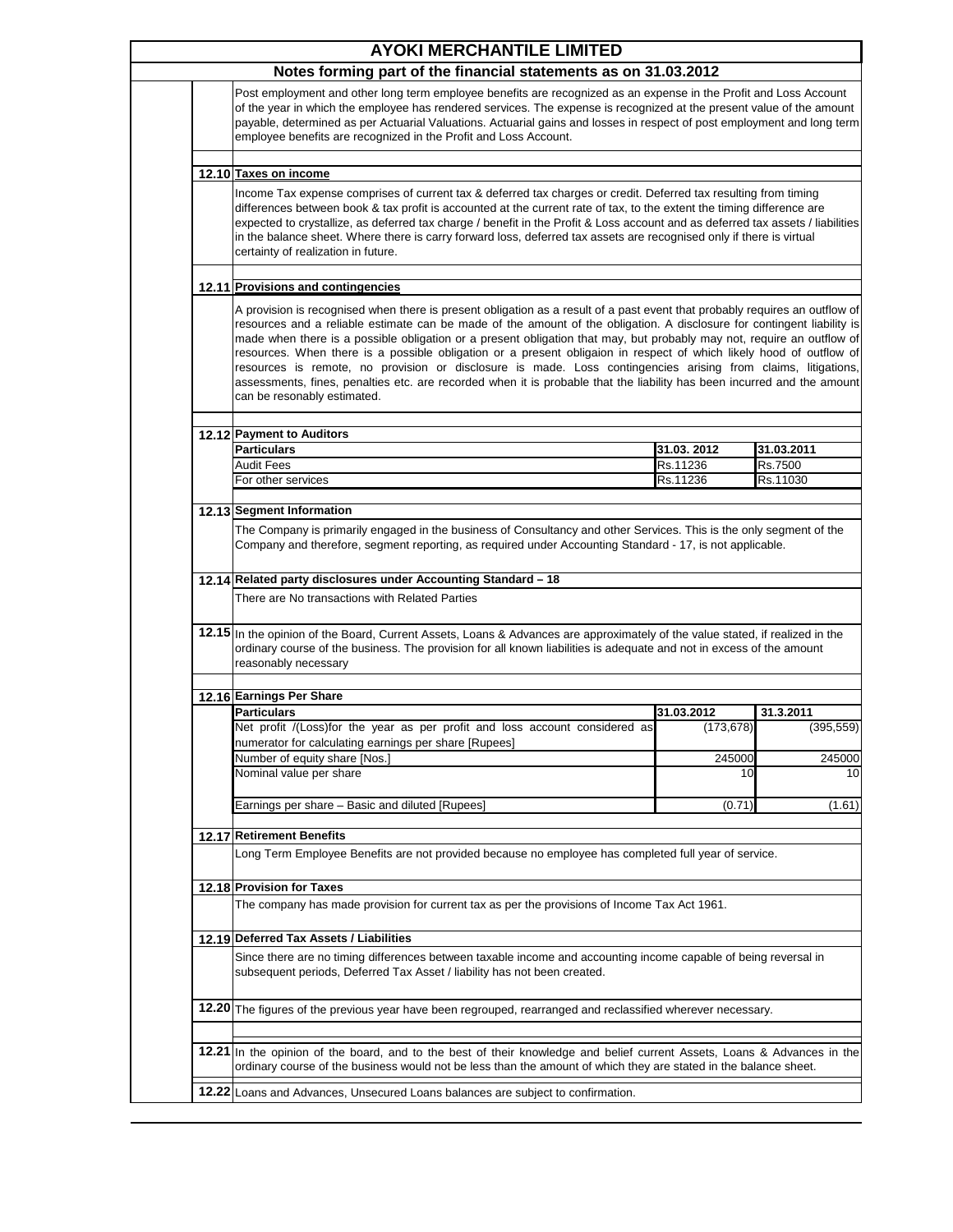|                                                                                        | <b>AYOKI MERCHANTILE LIMITED</b>                                                                                                                                                                                                                                                                                                                                                                                                                                                                                                                                                                                                               |                                             |
|----------------------------------------------------------------------------------------|------------------------------------------------------------------------------------------------------------------------------------------------------------------------------------------------------------------------------------------------------------------------------------------------------------------------------------------------------------------------------------------------------------------------------------------------------------------------------------------------------------------------------------------------------------------------------------------------------------------------------------------------|---------------------------------------------|
|                                                                                        | Notes forming part of the financial statements as on 31.03.2012                                                                                                                                                                                                                                                                                                                                                                                                                                                                                                                                                                                |                                             |
| 12.23                                                                                  | The financial statements for the year ended March 31, 2011 were prepared as per the then appalicable, erstwhile<br>Schedule VI of the Companies Act, 1956. Consequent to the notification of Revised Schedule VI under the Companies<br>Act, 1956 the financial statements for the year ended March 31, 2012 are prepared as per Revised Schedue VI.<br>Accordingly, the previous year figures have also been classified to confirm to this years classification. The adoption of<br>Revised Schedule VI for previous year figures does not impact recognition and measurement principles followed for<br>preparation of financial statements. |                                             |
| As per our report of even date<br>IJ. B. DUDHELA & Co.<br><b>Chartered Accountants</b> |                                                                                                                                                                                                                                                                                                                                                                                                                                                                                                                                                                                                                                                | For and on behalf of the Board of Directors |
| FRN: 102777W<br>Sd/-                                                                   | Sd                                                                                                                                                                                                                                                                                                                                                                                                                                                                                                                                                                                                                                             | (Director)                                  |
| IJ. B. DUDHELA<br>(Proprietor)<br>Membership No. 035354                                | Sd/                                                                                                                                                                                                                                                                                                                                                                                                                                                                                                                                                                                                                                            | (Director)                                  |
| Place: Mumbai<br>31/08/2012<br>Date:                                                   |                                                                                                                                                                                                                                                                                                                                                                                                                                                                                                                                                                                                                                                | Place: Mumbai<br>Date ; 31/08/2012          |